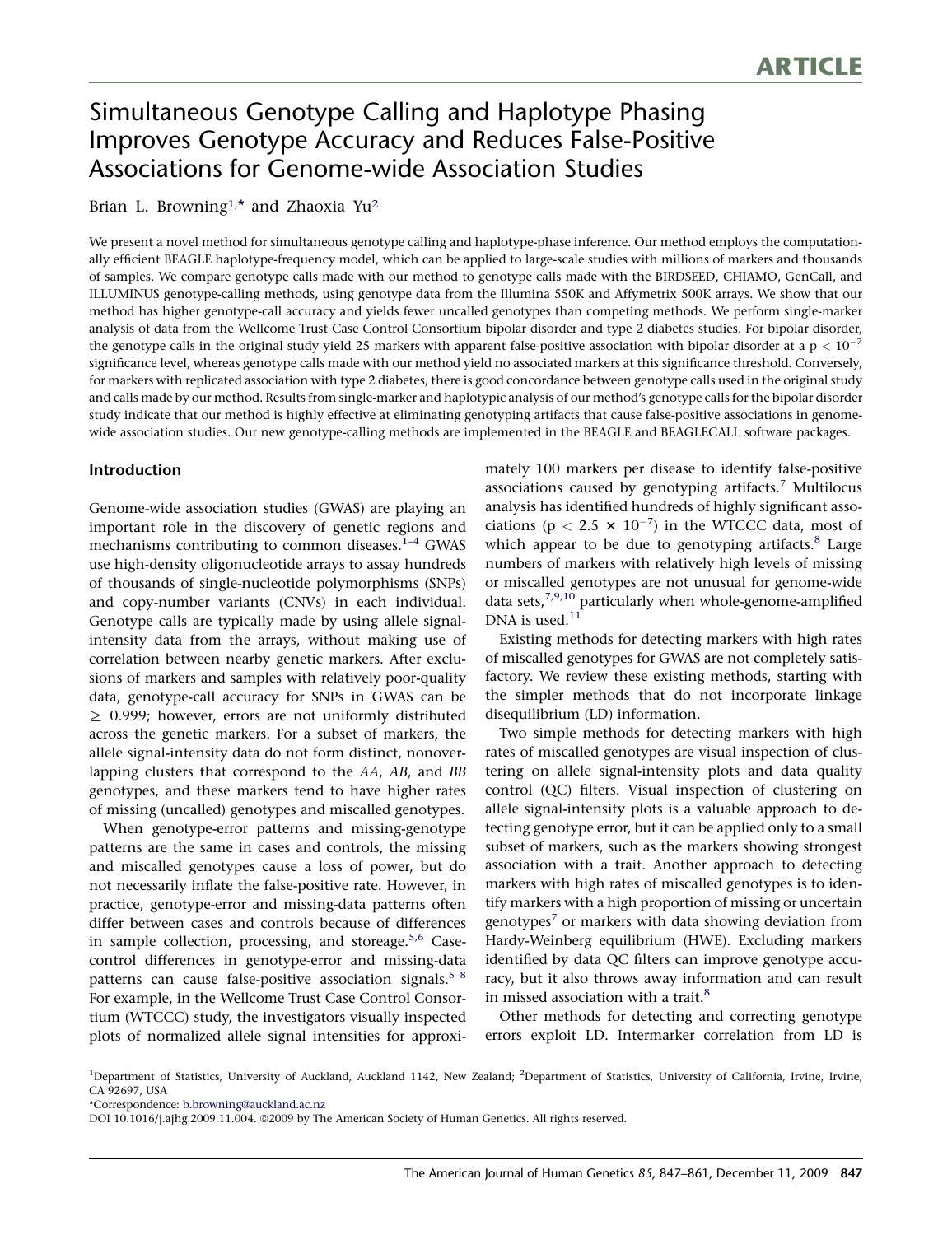<span id="page-1-0"></span>highly informative and can predict randomly masked genotypes from SNP arrays with  $> 0.98$  accuracy.<sup>[12](#page-13-0)</sup> LDbased methods typically employ a haplotype-frequency model for the population. The haplotype-frequency model gives an estimate of the frequency of each possible sequence of marker alleles on a chromosome. The model can be constructed from a reference panel, such as the HapMap, $^{13}$  $^{13}$  $^{13}$  or from the called genotypes in the sample. Genotypes calls that result in unlikely allele sequences are flagged as possible genotype errors.

Hidden Markov models<sup>[14](#page-13-0)</sup> (HMMs) of haplotype frequencies have been used in detecting markers with high levels of genotype error and correcting miscalled genotypes. One approach is to incorporate an error model and estimate the error-model parameters for a genotype or for a marker.<sup>15</sup> Another approach is to sequentially mask genotype calls and estimate the probability of all possible genotypes by using the haplotype-frequency model and remaining genotype data for the individual. $16,17$  These HMM genotype-error detection and correction methods use existing genotype calls, not allele signal intensities, as input data. Consequently, they cannot make use of the relative evidence for each possible genotype call given by the allele signal-intensity data.

Kang et al. $^{18}$  $^{18}$  $^{18}$  have described a novel extension of the Expectation-Maximization (EM) algorithm for inferring haplotype phase for small sets of tightly linked markers, $19-21$  which incorporates genotype uncertainty when inferring haplotype phase. Although genotype calling was not the focus of the Kang et al. study, the resulting phased haplotypes implicitly determine SNP genotype calls. The authors use a multinomial model for haplotype frequencies, and for each marker, they use three t-distributions to model the distribution of the allele signal-intensity data (one t-distribution for each possible SNP genotype). For each marker, the three t-distributions determine three genotype likelihoods per sample, which give the relative evidence for each possible genotype call (AA, AB, and BB). Genotype uncertainty is incorporated into the EM algorithm for haplotype inference by the use of genotype likelihoods (instead of called genotypes) as input data for the EM algorithm.

Kang et al. did not use intermarker correlation to improve the estimation of the location and dispersion of the allele signal intensities corresponding to AA, AB, and BB genotypes. This advance was made by Yu et al. $^{22}$  $^{22}$  $^{22}$  in their novel method for simultaneous estimation of allele signalintensity model parameters and haplotype frequencies. Improved estimation of cluster location and dispersion parameters for allele signal-intensity data can increase genotype-call accuracy.

Both Kang et al. and Yu et al. employ a multinomial model for haplotype frequencies and estimate haplotype frequencies by using an EM algorithm. Multinomial models do not explicitly model biological processes, such as recombination and mutation, that give rise to the data, and computational constraints limit the number of markers that can be used with EM-based algorithms. Consequently, multinomial models generally cannot make full use of dense genotype data. Although sophisticated extensions, such as partition-ligation EM, extend the usefulness of the multinomial model, multinomial models for haplotype frequencies tend to provide lessaccurate haplotype-phase inference than do methods based on HMMs.<sup>23-25</sup>

In summary, existing methods for improving genotype data accuracy by using LD either do not make full use of the allele signal data because they reduce the data to genotype calls or do not make full use of the LD data because they use a multinomial model of haplotype frequencies.

In this work, we propose a novel method for simultaneous genotype calling and haplotype-phase inference. Our method makes full use of the LD data by employing an HMM model for population haplotype frequencies, and it makes full use of the allele signal-intensity data by incorporating genotype likelihoods instead of genotype calls. Posterior genotype probabilities are estimated by using the allele signal-intensity data and the populationhaplotype-frequency model. The result is improved genotype-call accuracy and elimination of many false-positive associations that are caused by genotyping artifacts. We demonstrate that our method is computationally efficient and can be applied to large-scale data sets with hundreds of thousands of markers and thousands of samples.

## Material and Methods

We present a general framework for simultaneous genotype calling and haplotype-phase inference. Our framework has two components: a genotype-calling module and a haplotype-phasing module. Using separate modules for genotype calling and haplotype phasing decouples these tasks, so that either module can be modified or replaced without changing the other module.

Our method is an iterative method. Each of the iterations consists of one run of the genotype-calling module followed by one run of the haplotype-phasing module. For this study, we have used three iterations. A graphical representation of our method is given in [Figure 1.](#page-2-0) For each marker, the input data for the genotype-calling module are the allele signal intensities S and current estimates of genotype probabilities,  $(P(AA), P(AB), P(AB))$  $P(BB)$ ), for each sample. For each marker, the output data from the genotype-calling module are the three genotype likelihoods,  $P(S|G = g)$  for  $g = AA$ , AB, BB, for each sample. The genotype likelihood  $P(S|G = g)$  is the estimated probability density of the observed allele signal intensity S if the true genotype is  $g$ . The genotype likelihoods from the genotype-calling module are the input data for the haplotype-phasing module. The output data from the haplotype-phasing module are updated estimated genotype probabilities that are used as input data (along with the allele signal intensities) for the genotype-calling module in the next iteration.

Posterior genotype probabilities are produced by both the genotype-calling module and the haplotype-phasing module. For dense genotype data, we have found that posterior genotype probabilities from the haplotype-phasing module yield more accurate genotype calls than posterior genotype probabilities from the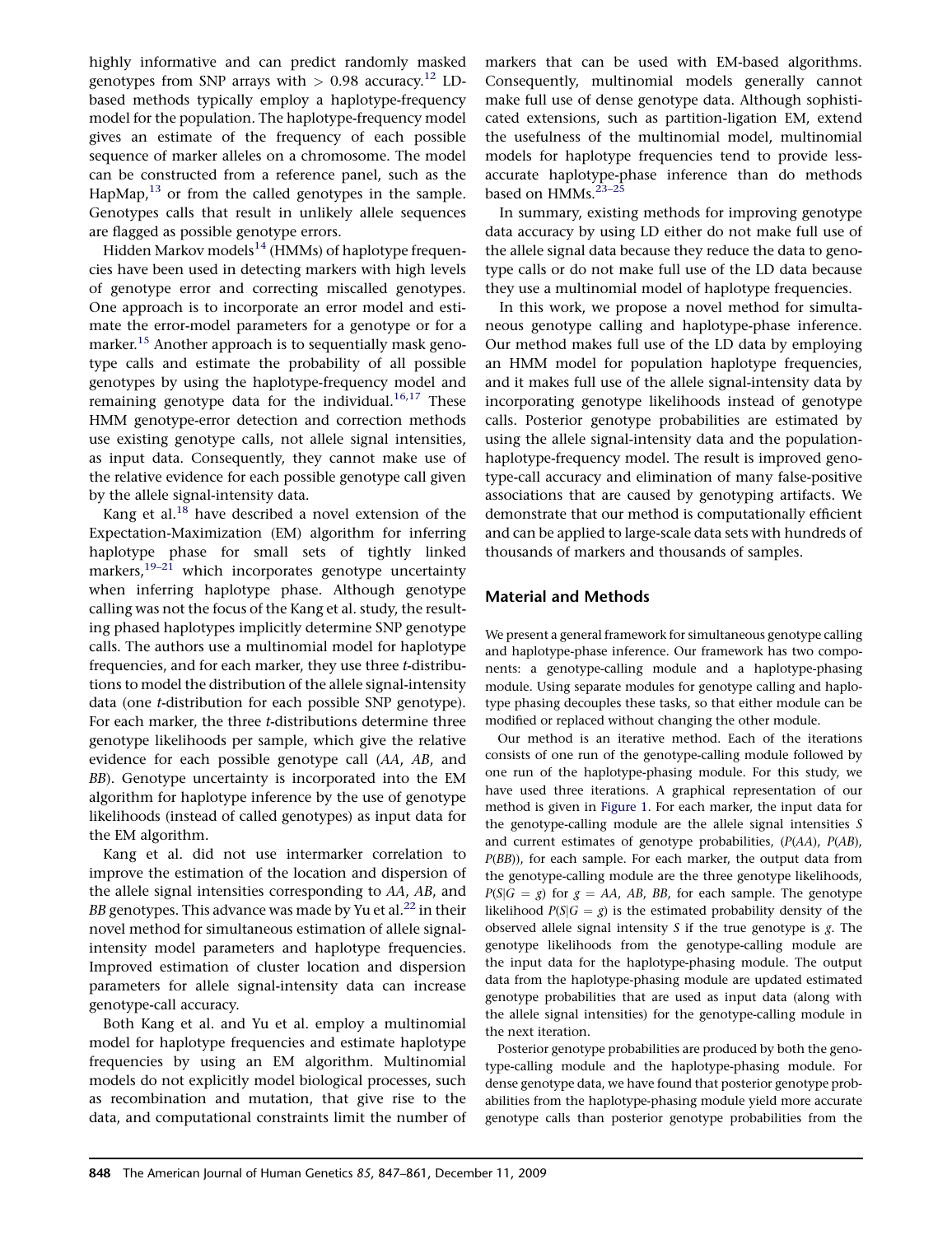<span id="page-2-0"></span>

genotype-calling module. This is because the posterior genotype probabilities from the genotype-calling module are estimated by using allele signal intensities without making direct use of LD, but the posterior genotype probabilities from the haplotypephasing module are estimated by using allele signal intensities and LD.

#### Genotype-Calling Module

Many SNP genotype-calling methods share a similar structure.<sup>[26](#page-14-0)</sup> First, the allele signal-intensity data is normalized for reduction of chip-to-chip nonbiological variability.<sup>[27](#page-14-0)</sup> For each marker, the normalized allele signal intensities for each sample are summarized by a univariate or multivariate statistic, and the parameters of the probability distribution of the summary statistics for samples with genotype  $g$  ( $g = AA$ , AB, or BB) are estimated. The probability distribution of the genotype (AA, AB, or BB) that maximizes the likelihood of a sample's summary statistic determines the genotype call for the sample.<sup>[26](#page-14-0)</sup> In this study, we use the twodimensional summary statistic  $S = (S^A, S^B)$  consisting of normalized  $A$  and  $B$  allele signal intensities, such as is used in the RLMM genotype-calling algorithm[.28](#page-14-0) However, our implementation of the genotype-calling module will accept any summary statistic that can be modeled with a Gaussian or t distribution.

The genotype-calling module of our method extends this basic genotype-calling algorithm to accept current estimates of genotype probabilities,  $P(AA)$ ,  $P(AB)$ , and  $P(BB)$ , for each sample as input data. When the input genotype probabilities are informed by LD, the genotype probabilities can be used to improve estimates of the location and dispersion of the allele signal-intensity data corresponding to each genotype.

It is not uncommon for genotype-calling algorithms to use genotype calls from another method or from another data set to improve genotype-call accuracy $^{28,29}$  (see also the BRLMM White Paper in [Web Resources](#page-13-0)). Prior to the initial iteration of our method, genotype probabilities informed by LD generally are not available, so for the first iteration of the genotype-calling module, we use genotype probabilities based on allele signal intensities that are obtained from another genotype-calling method. After the first iteration, the genotype-calling module uses updated genotype probabilities obtained from the haplotype-phasing module.

Some genotype-calling methods (e.g., CHIAMO $^7$  and ILLUMI- $NUS<sup>11</sup>$ ) produce genotype probabilities that can be used as input genotype probabilities for the genotype-calling module in the first iteration of our method. Other genotype-calling methods

Figure 1. A Schematic of the Proposed Method for Simultaneous Genotype Calling and Haplotype-Phase Inference

produce a called genotype and a quality score (e.g., GenCall and BIRDSEED<sup>[29](#page-14-0)</sup>). If genotype calls and quality scores (but not genotype probabilities) are available, we set a quality-score threshold so that quality scores that exceed the threshold represent high-confidence genotype calls. We create a temporary set of genotype probabilities by setting the three genotype probabilities equal to 0.333 for any genotype whose quality score is less than the threshold and by setting the genotype

probability of the called genotype equal to 1.0 and the other two genotype probabilities equal to 0.0 for any genotype whose quality score is greater than or equal to the threshold. Then we perform a separate, preliminary run of the genotype-calling module using the temporary genotype probabilities as input data to produce updated genotype probabilities. In this preliminary run, the uninformative genotype probabilities corresponding to low confidence genotype calls are not used when modeling the allele signal-intensity data. The updated genotype probabilities produced by the preliminary run of the genotype-calling module are used as the genotype probabilities for the genotype-calling module in the first iteration of our method.

In this study we use  $CHIAMO<sup>7</sup>$  $CHIAMO<sup>7</sup>$  $CHIAMO<sup>7</sup>$  and GenCall to obtain initial genotype probabilities for Affymetrix and Illumina data, respectively. We used a GenCall quality-score threshold of 0.2 when deriving initial genotype probabilities for Illumina data. Other genotype-calling methods, such as Birdseed<sup>29</sup> and Illuminus,<sup>[11](#page-13-0)</sup> can also be used to initialize our method.

The algorithm that we used for estimating posterior genotype probabilities by using the allele signal-intensity data and genotype probabilities is described in [Appendix 1.](#page-10-0)

#### Haplotype-Phasing Module

Our algorithm for the haplotype-phasing module employs the BEAGLE haplotype-phase-inference algorithm.<sup>[12,30](#page-13-0)</sup> BEAGLE uses an HMM for the haplotype frequencies<sup>14</sup> and performs haplotype-phase inference by alternating between a model-building step and a haplotype-sampling step. The original BEAGLE algorithm uses called genotypes as input data. Our algorithm for the haplotype-phasing module extends the BEAGLE algorithm to use genotype likelihoods instead of called genotypes as input data.

In the BEAGLE haplotype-phasing algorithm, each state of the HMM corresponds to a specific marker and is labeled with a single genotype (AA, AB, or BB). Many HMM states can correspond to a single marker. In the original BEAGLE haplotype-phasing method, the observed data for an individual are genotype calls, and the emission probability of the observed genotype is 1.0 if the observed genotype agrees with the genotype of the HMM state and 0.0 otherwise. In the extended BEAGLE algorithm, the observed data for an individual are the allele signal intensities, and the emission probability of the individual's observed signal intensities  $S$  for an HMM state labeled with genotype  $g$  is the genotype likelihood  $P(S|G = g)$  for the marker obtained from the genotype-calling module.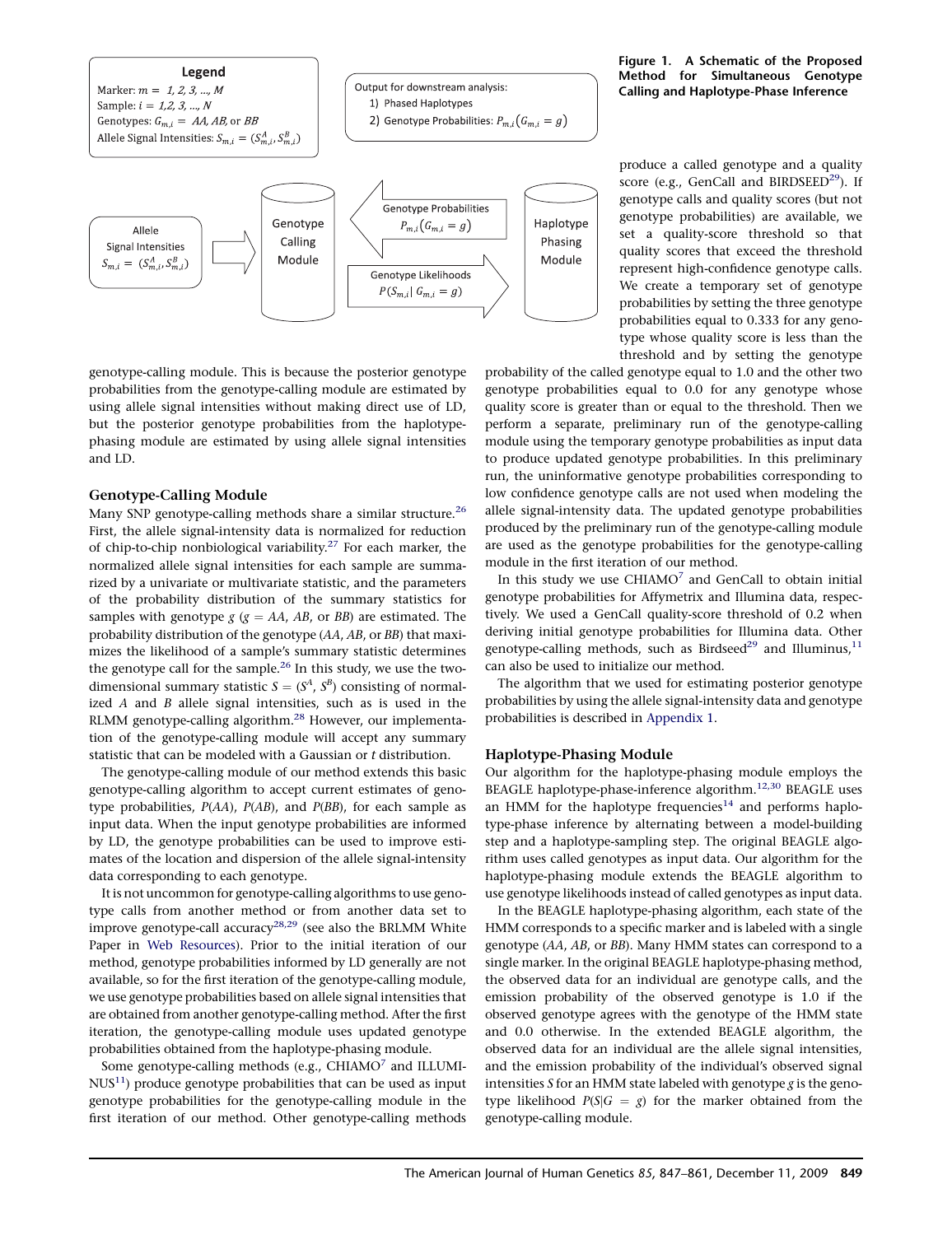<span id="page-3-0"></span>The computational efficiency of the BEAGLE haplotype-phasing algorithm depends on the extent to which the observed genotypes or genotype likelihoods constrain the possible haplotypes. Genotype likelihoods with value 0.0 constrain the possible haplotypes, and thus reduce the computational time. We have found that we can reduce computational time with negligible decrease in genotype accuracy by changing relatively small likelihoods to 0.0. This is accomplished by a user-defined parameter that sets the maximum permitted likelihood ratio (default  $=$  5000). If the likelihood ratio for genotypes  $g_1$  and  $g_2$ ,  $P(S|G = g_1)/P(S|G = g_2)$ , exceeds the maximum permitted likelihood ratio, then the smaller likelihood  $P(S|G = g_2)$  is set to 0.0. For the data sets examined in this paper, the default maximum permitted likelihood ratio of 5000 gave nearly optimal genotype accuracy.

#### Application to Multiple Cohorts

Many studies involve multiple cohorts from the same population that have been collected separately. For example, in the WTCCC data, there is a case cohort and two control cohorts.<sup>[7](#page-13-0)</sup> Differences in sample collection, handling, and storage can induce systematic intercohort differences in the distribution of allele signal data for the  $AA$ ,  $AB$ , and  $BB$  genotypes,<sup>[5,6](#page-13-0)</sup> which can bias genotype calls. When calling genotypes on multiple cohorts, our implementation of the genotype-calling module will automatically model the allele signal-intensity data for each cohort separately to accommodate intercohort differences in location and dispersion of allele signal-intensity data. For the haplotype-phasing module, all cohorts from the same population should be analyzed simultaneously.

#### Data Sets

We used autosomal genotype data from the BD, T2D, UKBS, and 58BC cohorts from the WTCCC study.<sup>7</sup> The BD cohort has 1998 individuals diagnosed with bipolar disorder (MIM 125480). The T2D cohort has 1999 individuals diagnosed with type 2 diabetes (MIM 125853). The UKBS cohort has 1500 control individuals selected from a UK sample of blood donors, and the 58BC cohort has 1504 control individuals from the 1958 British Birth Cohort.<sup>[31](#page-14-0)</sup> We chose to use bipolar disorder case-control data because we wanted to analyze data for a disease that had few SNPs with repli-cated disease association.<sup>[7,32](#page-13-0)</sup> Subsequently, we decided to call genotypes for the T2D cohort for a separate project, and we used these T2D genotype calls to evaluate genotype accuracy at SNPs with replicated association with type 2 diabetes. All four cohorts were genotyped on the Affymetrix GeneChip Human Mapping 500K Array (the Affymetrix 500K chip) by the WTCCC.<sup>7</sup> We also use autosomal genotype data from the Illumina Infinium 550 SNP BeadChip (the Illumina 550K chip) that was generated by the Wellcome Trust Sanger Institute for 1438 individuals from the 1958 British Birth Cohort. There are 1400 individuals from the 1958 British Birth Cohort that are genotyped on both the Affymetrix 500K and Illumina 550K chips. The Affymetrix 500K chip has 490,032 autosomal markers, the Illumina 550K chip has 541,327 autosomal markers, and a subset of 82,981 autosomal markers is present on both the Affymetrix 500K and Illumina 550K chips.

Affymetrix 500K chip genotypes were called with the use of our method and two additional genotype-calling methods: CHIAMO<sup>7</sup> and BIRDSEED<sup>[29](#page-14-0)</sup> version 2 (incorporated in the Affymetrix Power Tools 1.10.2 release) with default options used. All CHIAMO calls were made by the WTCCC, with the use of the version of CHIAMO

described in the WTCCC study.<sup>[7](#page-13-0)</sup> We used BIRDSEED to call genotypes for the 58BC cohort only. We used our methods to call genotypes for the bipolar disorder study (BD, 58BC, and UKBS cohorts), and we used the 58BC calls from the bipolar disorder study to evaluate genotype discordance rates. We also used our method to call genotypes for the type 2 diabetes study (T2D, 58BC, and UKBS cohorts) for a separate project, and we used these data to perform association tests at the 12 markers on the Affymetrix 500K chip with replicated association with type 2 diabetes that were described in Table 3 of the WTCCC's original study<sup>[7](#page-13-0)</sup> and Table 1 of the WTCCC's type 2 diabetes replication study.<sup>33</sup>

Genotypes for the Illumina 550K chip for the 1958 British Birth Cohort were called with the use of our method and two additional genotype-calling methods: GenCall and ILLUMINUS.<sup>11</sup> The GenCall genotype calls were made by the Wellcome Trust Sanger Institute. We used ILLUMINUS with default options.

#### Data QC

For Affymetrix 500K data from the WTCCC study, we excluded the samples that were excluded in the WTCCC analysis: 130 BD samples, 75 T2D samples, 24 58BC samples, and 42 UKBS samples.<sup>[7](#page-13-0)</sup> We excluded from the Illumina 550K data for the 1958 British Birth Cohort 15 samples that had > 4% missing autosomal genotypes when called with the GenCall algorithm. Samples were excluded prior to genotype calling when our calling method was used, and after genotype calling (but prior to downstream analysis) when other calling methods were used.

We excluded markers that showed departure from HWE or that had high proportions of missing genotypes. Details of markerexclusion criteria are given in [Appendix 2.](#page-12-0) For Affymetrix data, the number of autosomal markers excluded was 34,328 for BIRDSEED, 30,586 for CHIAMO, 25,541 when three iterations of our method were used with bipolar disorder and control data, and 29,279 when three iterations of our method were used with type 2 diabetes and control data. For Illumina data, the number of autosomal markers excluded was 10,890 for GenCall, 9971 for Illuminus, and 6711 when three iterations of our method were used. Genotype accuracy for the nonexcluded markers tends to increase as the number of marker exclusions increases, so we calibrated the missing genotype filters so that our method had the disadvantage of having fewer excluded markers.

## Results

For our method, genotype calls are made with the use of posterior genotype probabilities generated by the haplotype-phasing module. Because the haplotype-phasing module is implemented in the BEAGLE software package, for brevity we will occasionally refer to genotype calls made by our method as being made by BEAGLE.

#### Genotype Accuracy

Genotype-calling methods that use allele signal intensities, but not LD, are challenged when the allele signal intensities do not form distinct clusters, corresponding to the possible genotypes. [Figure 2](#page-4-0) displays allele signal intensities from the Affymetrix 500K array for marker rs4242382 for 1373 individuals from the 58BC cohort whose data passed QC filters (described in [Material and Methods\)](#page-1-0)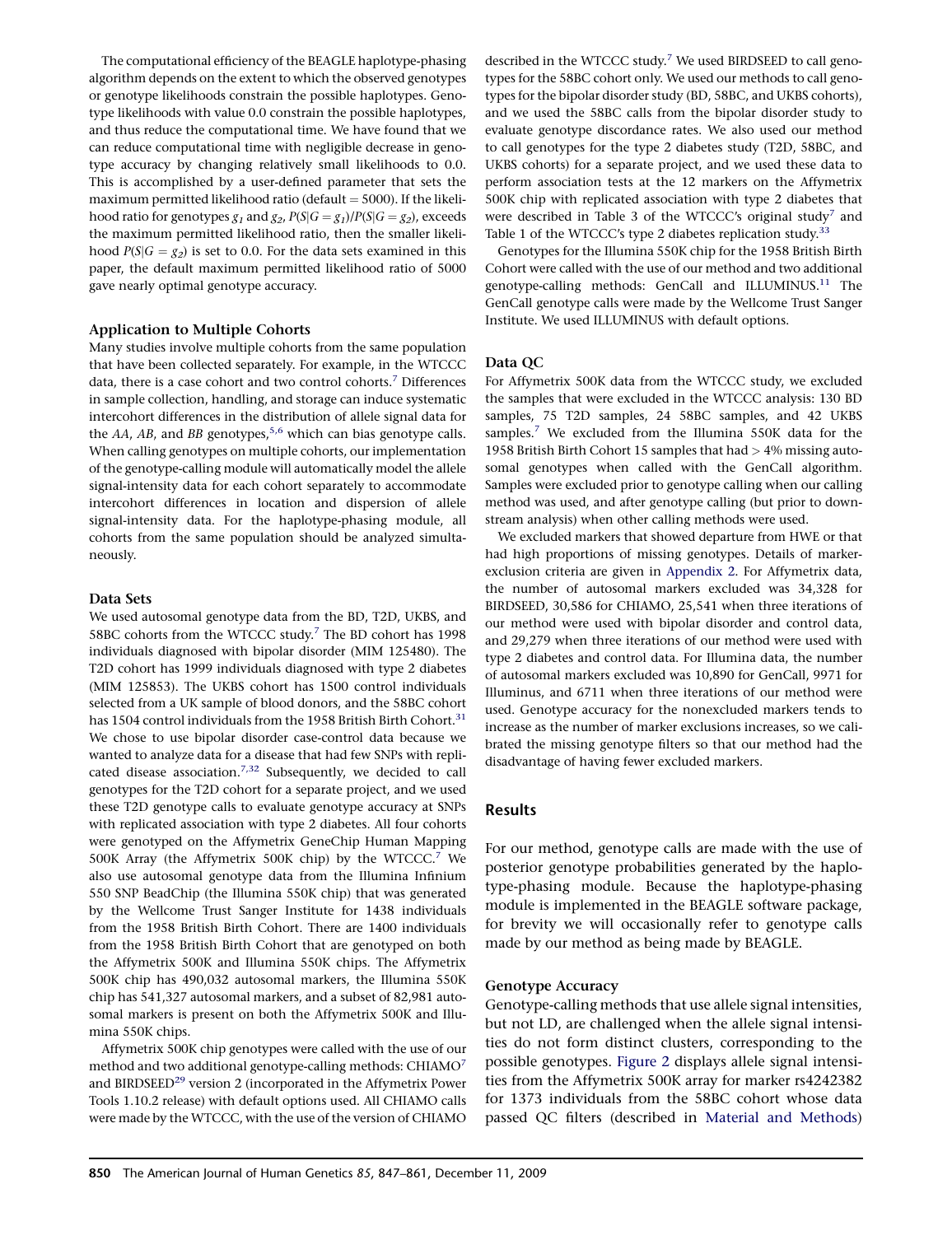<span id="page-4-0"></span>

#### Figure 2. Allele Signal Intensities and Genotype Calls for Marker rs4242382

Affymetrix 500K chip allele signal intensities, CHIAMO genotype calls (left panel), and BEAGLE genotype calls (right panel) for marker rs4242382 for 1373 individuals from the 58BC cohort that were genotyped on the Affymetrix 500K chip and the Illumina 550K chip and passed genomewide QC filters (see [Material and Methods\)](#page-1-0). Genotypes with CHIAMO posterior probability < 0.90 and BEAGLE posterior probability  $< 0.97$  are labeled as missing. Genotype calls for these samples made with the use of Illumina 550K chip data have 96.2% concordance with CHIAMO genotype calls and 99.9% concordance with BEAGLE genotype calls.

and for which Illumina 550K array genotype data are also available. In the left panel of Figure 2, the genotype calls are from CHIAMO and use only allele signal intensities. In the right panel of Figure 2, the genotype calls are made with the use of our method and are based on both allele signal intensities and LD. In the left panel (CHIAMO), there are 73 uncalled genotypes, and there is a 3.8% discordance rate (50/1300) with genotype calls made from the Illumina 550K chip. In the right panel, there are two uncalled genotypes, and there is a 0.15% discordance rate (2/1371) with genotype calls made from the Illumina 550K chip. The Illumina 550K chip genotype calls from GenCall, Illuminus, and our method were identical for this marker.

Figure 2 illustrates two limitations of genotype calls based exclusively on allele signal intensities for a single marker. The first limitation is well-known: it is impossible to confidently assign genotypes to data points that lie in overlapping genotype clusters. In the left panel of Figure 2, there are 5.3% (73/1373) uncalled genotypes, and almost all of the uncalled genotypes are in the region where the major allele homozygote and heterozygote clusters overlap. The second limitation is that the allele signal-intensity data for a single marker may not provide enough information for an accurate estimation of the location or dispersion of the allele signal intensities for a given genotype. Note that CHIAMO (left panel) appears to have correctly identified the clusters in the allele signal data, but in fact, genotype calls made with the use of LD (right panel) and those made from Illumina data indicate that the dispersion of the major allele homozygote cluster is underestimated in the left panel. Recognition of this increased dispersion and the use of LD in the haplotype-phasing module prevented our method from miscalling dozens of major allele homozygote genotypes whose allele signal intensities are deep within the heterozygote genotype cluster.

We examined genotype-call accuracy for different genotype-calling methods for Affymetrix 500K and Illumina 550K data by using all autosomal markers that were genotyped on both chips. Genotype accuracy depends on the quality-score threshold required for calling a genotype. A stringent threshold leads to higher genotype accuracy and more uncalled genotypes, whereas a relaxed threshold leads to lower genotype accuracy and fewer uncalled genotypes. We show the trade-off between missing-data rates and genotype accuracy by plotting the missing-data proportion versus the genotype discordance rates for different values of the quality-score threshold used in calling genotypes.

When comparing the accuracy of genotype-calling methods for Affymetrix data, we computed discordance with > 105 million Illumina 550K chip reference genotypes that had estimated genotype probability  $\geq 0.999995$  when called with our method. Similarly, when comparing the accuracy of genotype-calling methods for Illumina data, we computed discordance with  $> 99$  million Affymetrix 500K chip reference genotypes that had estimated genotype probability  $\geq 0.999995$  when called with our method. All discordance rates were calculated after the application of data QC filters that exclude markers and samples with poorer-quality data (see [Material and Methods](#page-1-0) and [Appendix 2](#page-12-0)).

Discordance rates between genotype calls from Affymetrix data and from Illumina data for the 1958 UK Birth Cohort are presented in [Figure 3.](#page-5-0) For the evaluation of Affymetrix data, the comparison included three geno-type-calling methods (BIRDSEED,<sup>[29](#page-14-0)</sup> CHIAMO,<sup>[7](#page-13-0)</sup> and our method), and one hybrid method that used a combination of genotype calls from allele signal data and genotype imputation. Genotype imputation has the potential to provide more accurate genotype calls when the genotype call based on the allele signal data does not have high confidence (e.g.,  $< 0.99$  genotype probability). For the hybrid approach, we set all CHIAMO calls that had probability < 0.99 to missing, we used CHIAMO genotype calls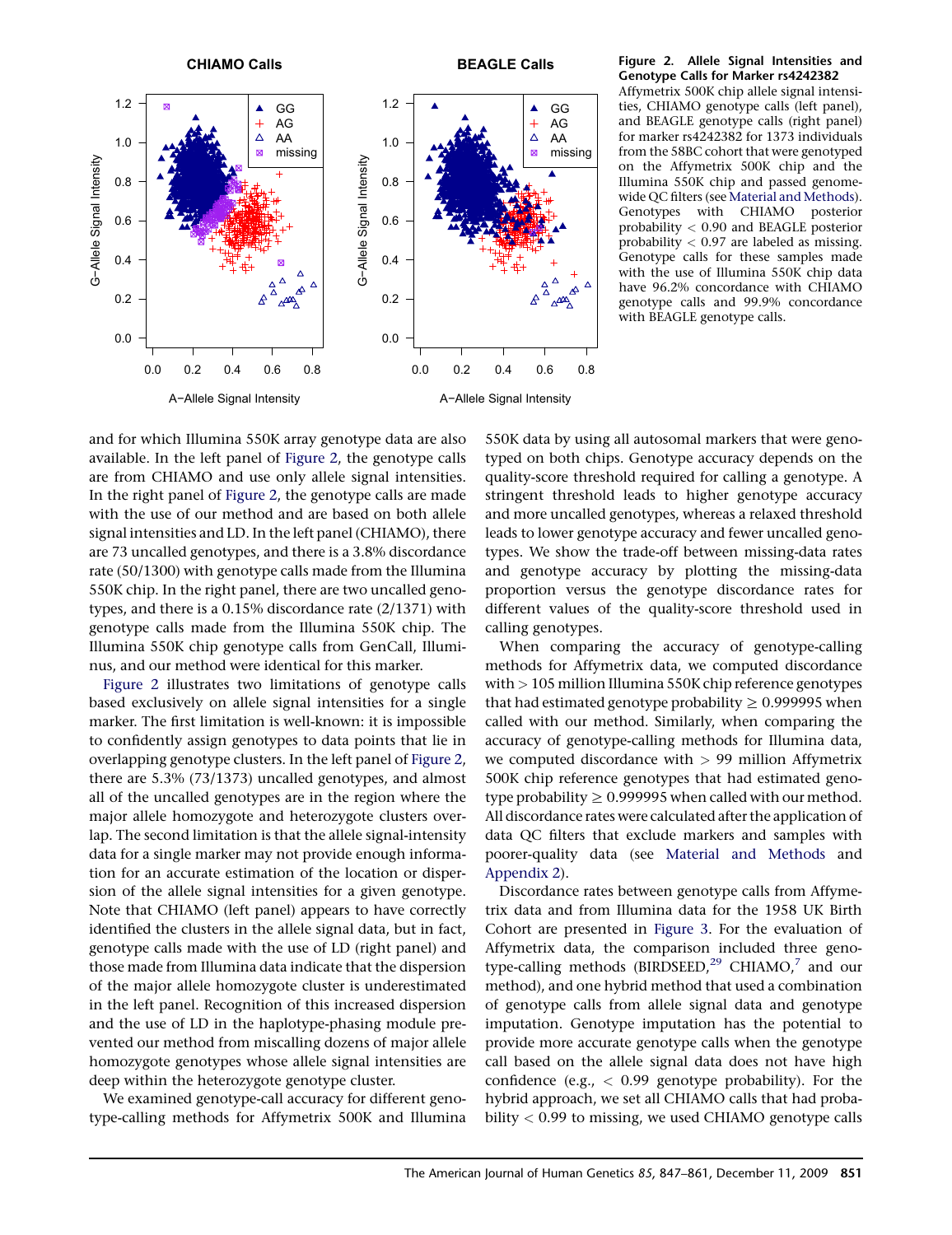**Affymetrix 500K Genotypes**

**Illumina 550K Genotypes**

<span id="page-5-0"></span>

#### Figure 3. Genotype Discordance and Missing-Data Rates

Discordance rates for genotype calls for autosomal Affymetrix 500K chip data (left panel) and autosomal Illumina 550K chip data (right panel) are computed with the use of high-confidence genotype calls (probability  $> 0.999995$ ) from the alternate platform. The genotype discordance rate and missing-data rate depend on the quality-score threshold required for calling a genotype. For each method and each possible calling threshold, the proportion of missing genotypes and the discordance rate for called genotypes was computed. The discordance and missing-data rates corresponding to calling thresholds of 0.9, 0.99, and 0.999 posterior genotype probability are shown for the genotypecalling methods that report genotype probabilities.

for the nonmissing genotypes, and we imputed the sporadic missing genotypes by using BEAGLE  $3.0^{12}$  $3.0^{12}$  $3.0^{12}$  Both the hybrid approach and our proposed method use the same haplotype-frequency model, but the hybrid approach does not make use of allele signal intensities at the imputed markers. We include the hybrid approach to illustrate the fact that imputation methods that use LD without using allele signal intensities at the imputed marker cannot be as accurate as genotype-calling methods that use both allele signal intensities and LD.

For Affymetrix data, the discordance rate for our method is at least a factor of seven smaller than the discordance rates for BIRDSEED and is approximately a factor of four smaller than the discordance rate for CHIAMO across the range of missing-genotype proportions for our method.

The hybrid strategy was effective at reducing missingdata rates relative to CHIAMO; however, it did not yield as accurate genotypes as CHIAMO did when a stringent calling threshold  $(>0.99$  genotype probability) is used for CHIAMO calls. The discordance rate for the hybrid strategy is much higher than the discordance rate for our method because the hybrid strategy does not use the allele signal-intensity data when imputing missing genotypes.

For the evaluation of Illumina 550K chip genotype data, three programs were used: GenCall, Illuminus, $^{11}$  $^{11}$  $^{11}$  and our method. The discordance rate for our method was smaller than the discordance rates for ILLUMINUS and GenCall by a factor of four or more across the range of missing-genotype proportions obtained with our method. A sharp corner occurs in the GenCall discordance plot at the point where there is 0.0027 missing data and 0.00013 discordance, and this point corresponds to use of a GenCall score calling threshold of 0.1. Comparing the left and right panels of Figure 3 shows that the genotype accuracy for Illumina data is greater than that for Affymetrix data. Consequently, the increased accuracy for Illumina data provided by our method may be greater than shown in the right panel of Figure 3, because it is possible that the discordance

in the right panel of Figure 3 is driven by genotype errors in the Affymetrix data.

We have used our method's genotype calls on the alternative platform as the reference genotypes when computing discordance rates in Figure 3. [Figure S1,](#page-12-0) available online, shows that the smaller genotype discordance for our method's genotype calls is also evident when Gen-Call and CHIAMO genotype calls are used as reference genotypes. For Illumina data, the curves in [Figure S1](#page-12-0) are shifted up relative to those of Figure 3 because the CHIAMO reference genotypes in [Figure S1](#page-12-0) have a higher error rate than the corresponding BEAGLE reference genotypes shown in Figure 3.

The discordance rates in Figure 3 are averaged over all genotype calls. For the majority of SNPs on current highdensity arrays, there is little scope for improved accuracy because the SNPs are called with high accuracy by existing genotype-calling methods. For example, there is perfect concordance (0% discordance) between the CHIAMO Affymetrix genotype calls and the GenCall Illumina genotype calls for 49% of the autosomal markers that passed the data QC filters and are present on both chips. Consequently, the average discordance rates in Figure 3 understate the improvement in genotype-call accuracy due to our method for ''difficult'' SNPs whose allele signal-intensity data does not form three nonoverlapping clusters. ''Difficult'' SNPs typically have higher missing genotype rates.<sup>[7](#page-13-0)</sup> [Figure 4](#page-6-0) shows the discordance rates for CHIAMO and BEAGLE Affymetrix genotype calls for the SNPs that passed the CHIAMO and BEAGLE data QC filters and have > 3% missing genotypes when called with CHIAMO. Cross-platform discordance is calculated with the use of BEAGLE calls for Illumina data. After excluding markers identified by the data QC filters used for each method, there are 4873 SNPs on the Affymetrix 500K chip that had  $> 3\%$ missing genotype calls. For the SNPs with  $>$  3% missing CHIAMO genotype calls, the discordance rate for BEAGLE genotype calls ranges from 15 to 88 times smaller than the discordance rate for CHIAMO genotype calls.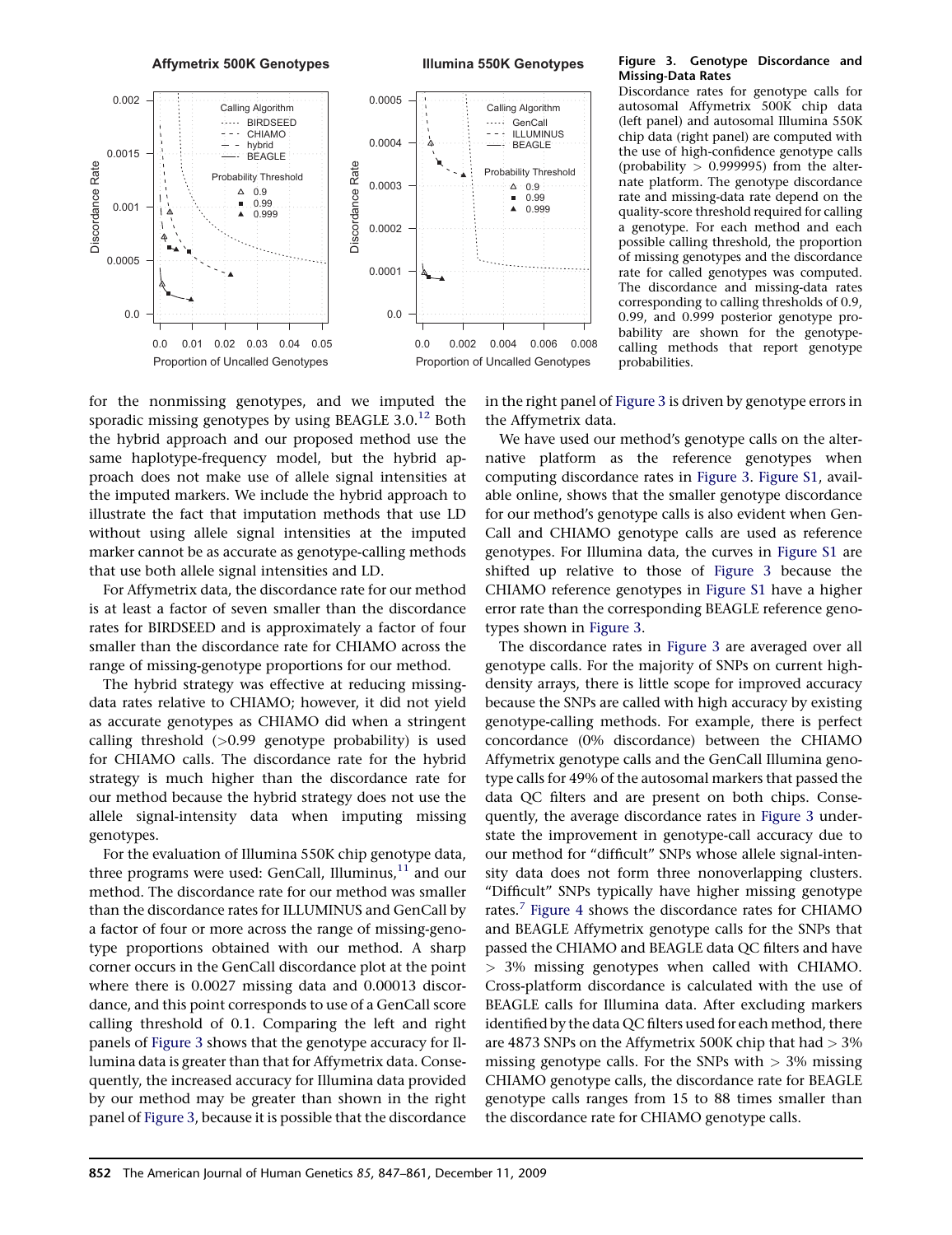#### **SNPs With >3% Missing Genotypes**

<span id="page-6-0"></span>

Figure 4. Genotype Discordance and Missing-Data Rates at SNPs with > 3% Missing CHIAMO Genotypes

Discordance and missing-data rates are given for CHIAMO and BEAGLE Affymetrix 500K chip genotype calls for the subset of SNPs with > 3% missing CHIAMO genotypes. Discordance rates are computed with the use of high-confidence (genotype probability > 0.999995) BEAGLE Illumina 550K chip genotype calls. The unfilled triangle, filled square, and filled triangle identify the discordance and missing-data rates corresponding to calling thresholds of 0.9, 0.95, and 0.99 posterior genotype probability.

Given that the cross-platform discordance rate is expected to be approximately equal to the sum of the genotype-error rates, the discordance rates in [Figure 3](#page-5-0) suggest upper bounds on the absolute genotype-error rates for the set of markers that are present on both the Affymetrix 500K and Illumina 550K chips. However, the discordance rates in [Figure 3](#page-5-0) may not reflect the genotype-error rate for markers that are found on one but not both of the Affymetrix and Illumina chips. There is evidence that the markers present on both chips tend to have more accurate genotypes than do markers that are unique to either chip. For the markers on the Affymetrix 500K chip, 5.3% of the markers that are not on the Illumina 550K chip and 4.7% of the markers that are on the Illumina 550K chip were excluded by the data QC filters for our method. For Illumina 550K chip markers, 1.34% of the markers that are not on the Affymetrix 500K chip and 0.70% of the markers that are on the Affymetrix 500K chip were excluded by the data QC filters for our method. Thus, the actual genotypeerror rates for Affymetrix and Illumina data may be somewhat higher than the discordance rates presented here.

Most of the increased genotype accuracy obtained from our method is achieved by the first iteration. Improved modeling of allele signal data and use of increasingly stringent missing-data filters provide additional improvements in genotype accuracy in later iterations. For Affymetrix data, when the genotype-calling threshold is set to 0.333

so that there are no missing genotypes, the genotype discordance rate was 0.070%, 0.049%, and 0.043% when 1, 2, and 3 iterations of our method were used, respectively. For the Affymetrix 500K chip, the cumulative number of autosomal markers excluded by data QC filters prior to each iteration was 8663, 18,371, and 24,054 markers for iterations 1, 2, and 3, respectively. The data QC filters applied at each iteration are described in [Appendix 2.](#page-12-0)

#### False Positives Due to Genotyping Artifacts

We evaluated the ability of our new methods to reduce false-positive associations due to differential genotype bias<sup>[5,6](#page-13-0)</sup> by using WTCCC autosomal data from the BD, 58BC, and UKBS cohorts. We performed association analysis by using genotype calls from CHIAMO and those from our method and compared the results.

We performed single-marker association analysis by using PRESTO $34$  and haplotypic analysis by using BEAGLE.<sup>35</sup> For each single marker (PRESTO) or haplotype cluster (BEAGLE), an allelic trend test and three genotype tests were performed, corresponding to recessive, overdominant, and dominant models. The minimum p value (minimized over the four tests) was recorded for each marker.

For the CHIAMO data, we used the WTCCC's calling threshold and set genotype calls with posterior probability < 0.9 as missing. In the supplemental data for the WTCCC study, $^7$  $^7$  the WTCCC reported that use of a calling threshold greater than 0.9 increased the false-positive rate on singlemarker tests because of increased differential missingness. For the genotype calls from our method, markers with probability  $< 0.97$  were set to missing, and we excluded markers that had  $\geq 0.03$  missing genotypes.

For the BEAGLE haplotypic analysis with CHIAMO genotype calls, we first phased WTCCC data and imputed missing data by using BEAGLE as described previously.<sup>[8](#page-13-0)</sup> For the haplotypic analysis with our method's genotype calls, we used the most likely phased haplotypes that are output by the haplotype-phasing module of our method.

[Figure 5](#page-7-0) presents quantile-quantile plots for the singlemarker analysis and haplotypic analysis of the autosomal data for the WTCCC bipolar disorder and control cohorts. Four association-test statistics are plotted for each marker and for each haplotype cluster tested, corresponding to the allelic test and three genotypic tests (for recessive, overdominant, and dominant models). There is a pronounced inflation in the association-test statistics from CHIAMO calls as compared to BEAGLE calls for both the singlemarker and haplotypic tests. For CHIAMO calls, there were 15 single-marker tests of association and 88 haplotypic tests of association for which the chi-square statistic was > 60. For BEAGLE calls, there were no tests of association with chi-square statistic  $> 60$ . The inflation factor for the single-marker analysis was 1.125 for CHIAMO calls and 1.102 for BEAGLE calls. The inflation factor is the ratio of the median observed allelic trend test statistic for markers with minor allele frequency  $\geq 0.01$  and the median of the chi-square distribution.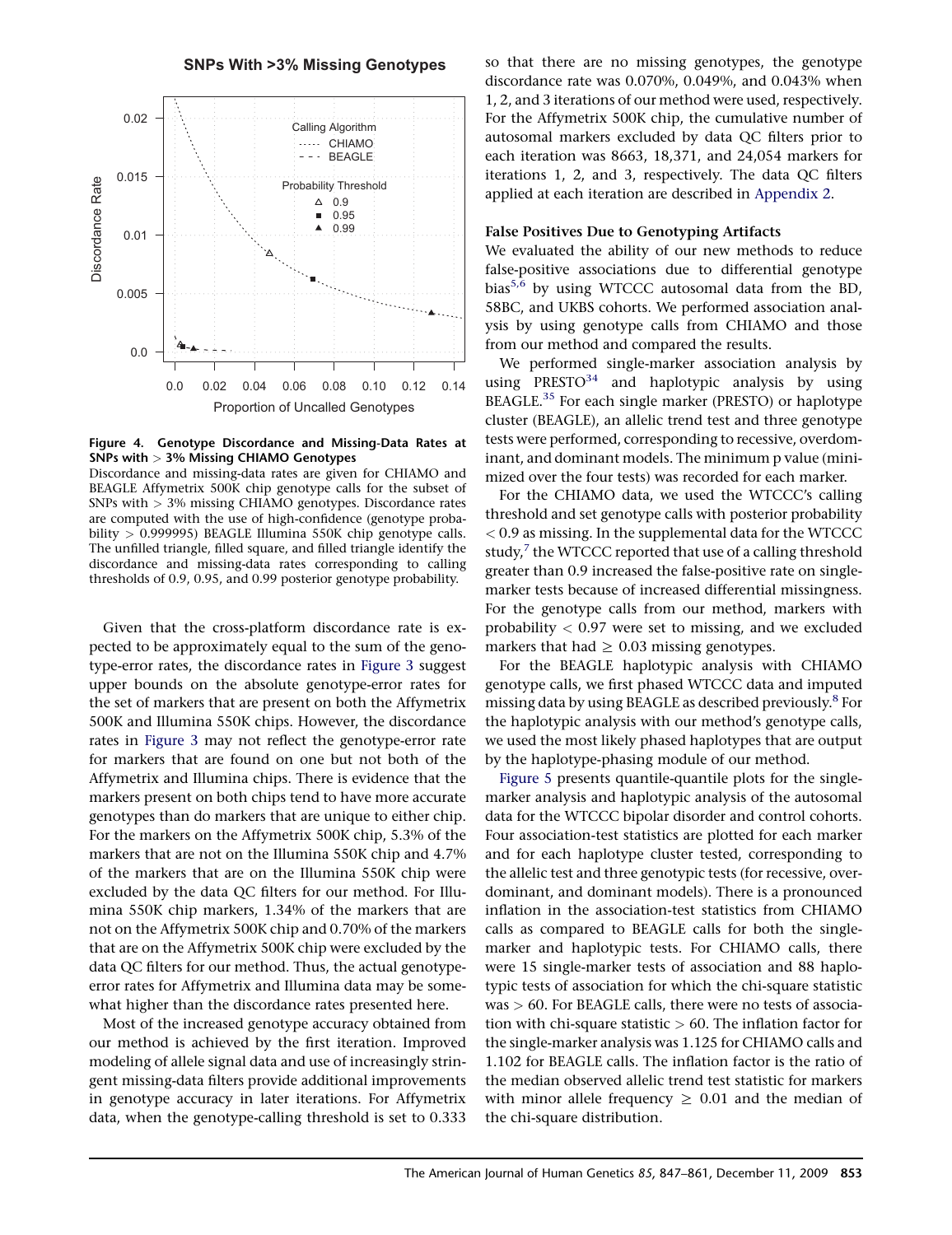<span id="page-7-0"></span>

#### Figure 5. Quantile-Quantile Plots for Single-Marker and Haplotypic Analyses of Bipolar Disorder

Expected and observed association chisquare test statistics from analysis of CHIAMO genotype calls and BEAGLE genotype calls of WTCCC bipolar disorder and control data. An allelic test statistic and three genotypic test statistics, corresponding to dominant, overdominant, and recessive models, are computed for each marker (left panel) and each tested haplotype cluster (right panel).

avoided many of the apparent falsepositive associations that were filtered out in the WTCCC's postanalysis QC. For the CHIAMO genotype calls, 25 of the 26 markers with  $p < 10^{-7}$  were evidently determined to be false-posi-

There is also a striking reduction in extreme associationtest statistics for the WTCCC type 2 diabetes and control cohorts when BEAGLE calls are used. [Figure S2](#page-12-0) contains quantile-quantile plots for the single-marker analysis of the autosomal data for the WTCCC type 2 diabetes and control cohorts when markers in three regions showing replicated association to type 2 diabetes are included (left panel) and excluded (right panel).

In Figure 6, we plot the minimum p value from the single-marker analysis of the bipolar disorder and control data for all markers that had an allelic or genotypic test p value < 0.0001 when genotype calls from CHIAMO or from our method were used. (The corresponding p value scatter plot for type 2 diabetes is presented in [Figure S3.](#page-12-0)) The missing-data filters used with our method excluded a large number of markers that had small p values when called with CHIAMO. For CHIAMO calls, there are 64 markers with p value  $< 0.0001$  that were excluded by the data QC filters for our method. In contrast, for our method's calls there are only five markers with p value < 0.0001 that were excluded by the WTCCC data QC filters.

When we compared single-marker and haplotypic analysis of our method's genotype calls and CHIAMO's genotype calls for bipolar disorder, we found that our method produced far fewer associated markers and haplotype clusters. In the single-marker analysis, our method yielded 43% fewer associations at a  $10^{-4}$  significance threshold (199 versus 350), 63% fewer associations at a  $10^{-5}$  significance threshold (33 versus 89), 84% fewer associations at a  $10^{-6}$  significance threshold (7 versus 45), and  $100\%$ fewer associations at a  $10^{-7}$  significance threshold (0 versus 26). It should be noted that because of the WTCCC's postanalysis QC, the published WTCCC bipolar disorder analysis and the analysis of our genotype calls are in general agreement. The WTCCC visually inspected allele signal-intensity plots of associated markers to identify apparent false-positive associations caused by genotyping artifacts.[7](#page-13-0) Our method's improved genotype-call accuracy

tive associations by the WTCCC and were not reported in the WTCCC study.<sup>7</sup> The one marker with  $p < 10^{-7}$  that was reported by the WTCCC to be associated with bipolar disorder (rs420259)<sup>[7](#page-13-0)</sup> also has a small p value when our method's genotype calls are analyzed. Marker rs420259 has a minimum p value of 1.2  $\times$  10<sup>-8</sup> under a recessive model when CHIAMO calls are used and has a minimum



#### Figure 6. p Values from Single-Marker Analysis of WTCCC Bipolar Disorder and Control Data

The minimum p value from an allelic trend test and three genotypic tests (for dominant, overdominant, and recessive models) is calculated for each marker for CHIAMO and BEAGLE genotype calls. The p values from CHIAMO calls and BEAGLE calls are plotted with the use of a log scale for all markers with minimum p value < 0.0001 for one or both genotype-calling methods. p values for markers that were excluded by data QC filters for CHIAMO calls but not by those for BEAGLE calls are plotted along the line  $y = 1$ . p values for markers that were excluded by data QC filters for BEAGLE calls but not by those for CHIAMO calls are plotted along the line  $x = 1$ .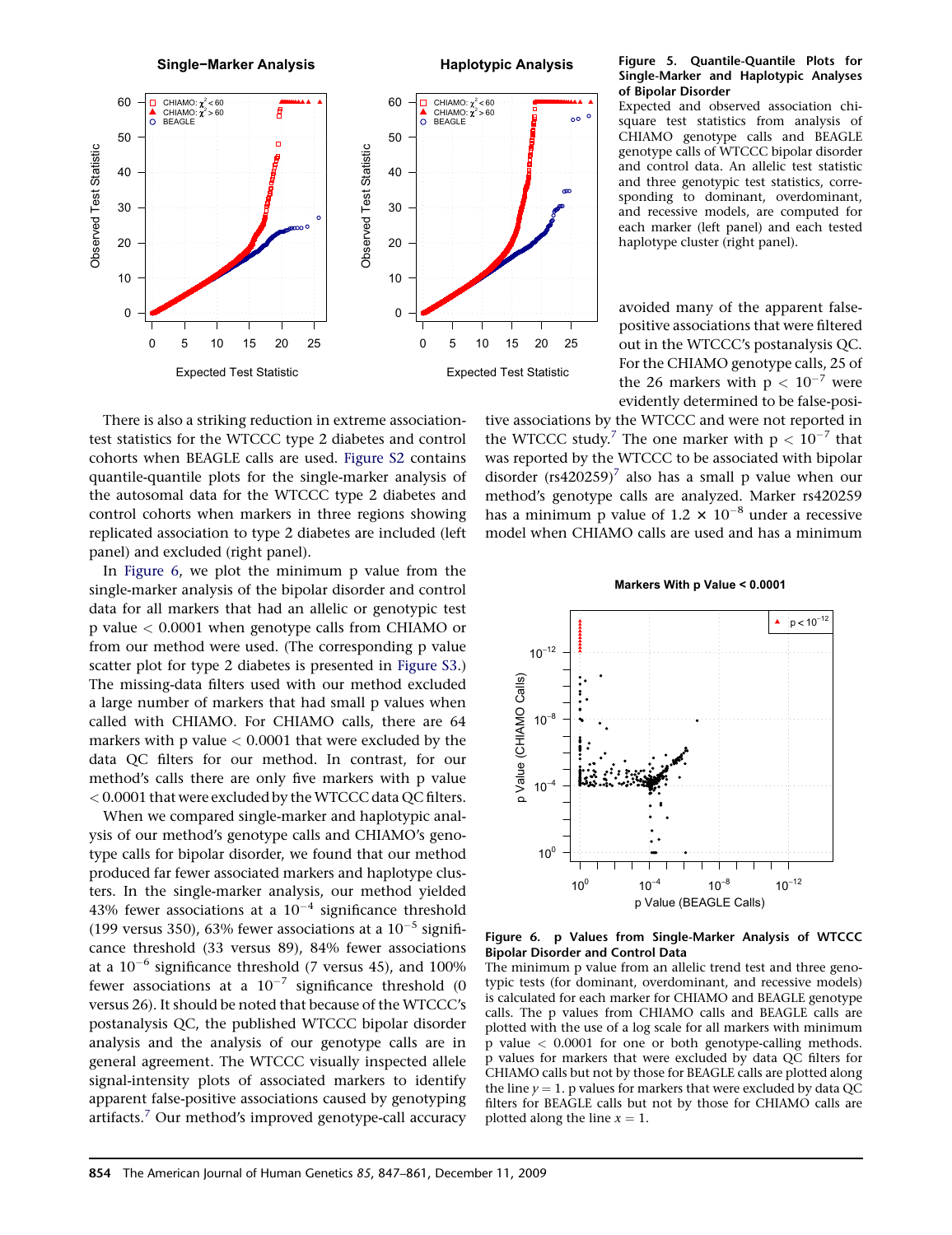#### Table 1. Variants with Confirmed Association with Type 2 Diabetes

| Marker     | <b>Missing Genotypes (%)</b> |               |                 | <b>Allelic Test p Value</b> |                       |
|------------|------------------------------|---------------|-----------------|-----------------------------|-----------------------|
|            | <b>CHIAMO</b>                | <b>BEAGLE</b> | Discordance (%) | <b>CHIAMO</b>               | <b>BEAGLE</b>         |
| rs7901695  | 0.19                         | 0.12          | 0.02            | $6.7 \times 10^{-13}$       | $1.8 \times 10^{-12}$ |
| rs4506565  | 0.12                         | 0.00          | 0.0             | $5.7 \times 10^{-13}$       | $9.2 \times 10^{-13}$ |
| rs5215     | 0.16                         | 0.12          | 0.06            | $1.3 \times 10^{-3}$        | $1.4 \times 10^{-3}$  |
| rs8050136  | 0.27                         | 0.00          | 0.06            | $2.0 \times 10^{-8}$        | $3.5 \times 10^{-8}$  |
| rs9939609  | 0.00                         | 0.00          | $0.0\,$         | $5.3 \times 10^{-8}$        | $5.3\times10^{-8}$    |
| rs1801282  | 0.12                         | 0.00          | 0.0             | $1.3 \times 10^{-3}$        | $8.8\times10^{-4}$    |
| rs4402960  | 0.16                         | 0.00          | 0.02            | $1.7 \times 10^{-3}$        | $1.8 \times 10^{-3}$  |
| rs10946398 | 0.06                         | 0.00          | 0.0             | $2.5 \times 10^{-5}$        | $3.2\times10^{-5}$    |
| rs9465871  | 0.10                         | 0.04          | 0.02            | $1.0 \times 10^{-6}$        | $2.1\times10^{-6}$    |
| rs564398   | 0.19                         | 0.00          | 0.06            | $3.2 \times 10^{-4}$        | $2.2\times10^{-4}$    |
| rs10811661 | 0.04                         | 0.08          | 0.02            | $7.5 \times 10^{-4}$        | $6.0\times10^{-4}$    |
| rs5015480  | 2.53                         | 0.68          | 1.06            | $5.4\times10^{-6}$          | $2.1 \times 10^{-5}$  |

Comparison of CHIAMO and BEAGLE genotype calls for 12 variants with confirmed association with type 2 diabetes, genotyped on 4862 samples that passed<br>WTCCC data QC filters in the WTCCC T2D, 58BC, and UKBS cohorts.<sup>[7,33](#page-13-0)</sup> CH ability were not called (set as missing genotypes). Discordance rates are calculated with the use of genotypes called by both CHIAMO and BEAGLE. See the [Results](#page-3-0) section for discussion of marker rs5015480.

p value of  $1.8 \times 10^{-7}$  under a recessive model when our method's calls are used. At present, we are not aware of any studies that have replicated the association of marker rs420259 with bipolar disorder. $32$ 

For the haplotypic analysis, our method yielded 79% fewer associations at a  $10^{-5}$  significance threshold (63 versus 301), 92% fewer associations at a  $10^{-6}$  significance threshold (12 versus 158), 94% fewer associations at a  $10^{-7}$  significance threshold (6 versus 116), and 98% fewer associations at a  $10^{-8}$  significance threshold (2) versus 82).

Only one of the three regions showing strongest associ-ation with bipolar disorder in a recent meta-analysis<sup>[32](#page-14-0)</sup> (a region on chromosome 1 containing a marker with meta-analysis p value =  $2.0 \times 10^{-7}$ ) showed evidence of association ( $p < 10^{-4}$ ) in the analysis using the CHIAMO or BEAGLE calls. For calls with our method, two of the 33 markers that were associated at the  $p < 10^{-5}$  level, 6 of the 63 haplotype clusters that were associated at the  $p < 10^{-5}$  significance threshold, and 3 of the 12 haplotype clusters that were associated at the  $p < 10^{-6}$  significance threshold are within this chromosome 1 region. The smallest p value observed in the analysis of our method's calls in this region was  $p = 2.6 \times 10^{-7}$  at a haplotype cluster localizing to marker rs2987775.

The single-marker and haplotypic analysis of the WTCCC bipolar disorder data indicate that that our method is extremely effective at reducing false-positive association signals from differential genotype bias for both single-marker and haplotypic association tests. Our method's calls result in a large reduction in false-positive association signals relative to CHIAMO calls, even though

our method excluded fewer markers (25,541 for our method versus 30,587 for CHIAMO).

#### Genotypes at Markers Associated with Type 2 Diabetes

We performed case-control association analysis for the 12 SNPs that were genotyped in the T2D, 58BC, and UKBS cohorts in the WTCCC study and are reported to have replicated association with type 2 diabetes susceptibility in the WTCCC's initial study or in the WTCCC's type 2 dia-betes replication study.<sup>[7,33](#page-13-0)</sup> We computed missing-data rates, discordance rates between genotype calls made with CHIAMO and BEAGLE, and p values by using genotype calls made by CHIAMO and BEAGLE (see Table 1). For 11 of the 12 markers, there is good concordance and low missing-genotype rates: < 3 discordant genotypes at each marker, < 13 missing genotypes for CHIAMO, and < 6 missing genotypes for our method. However, for marker rs5015480 (last row of Table 1), there are 126 (2.53%) missing genotypes for CHIAMO, 33 (0.68%) missing genotypes for our method, and 50 (1.06%) discordant genotypes among the 4712 genotypes that were called by both methods. Allele signal intensities and genotype calls for marker rs5015480 are shown in [Figure S4](#page-12-0). Marker rs5015480 was also genotyped on the Illumina 550K chip for a subset of 1373 samples from the 58BC cohort. The CHIAMO genotypes calls have a 1.8% discordance rate (23/1295) with the Illumina genotypes, and the BEAGLE genotype calls have a 0.074% discordance rate (1/1359) with the Illumina genotypes. This suggests that the genotypes and the less-significant p value from BEAGLE's genotype calls are likely to be more accurate for marker rs5015480.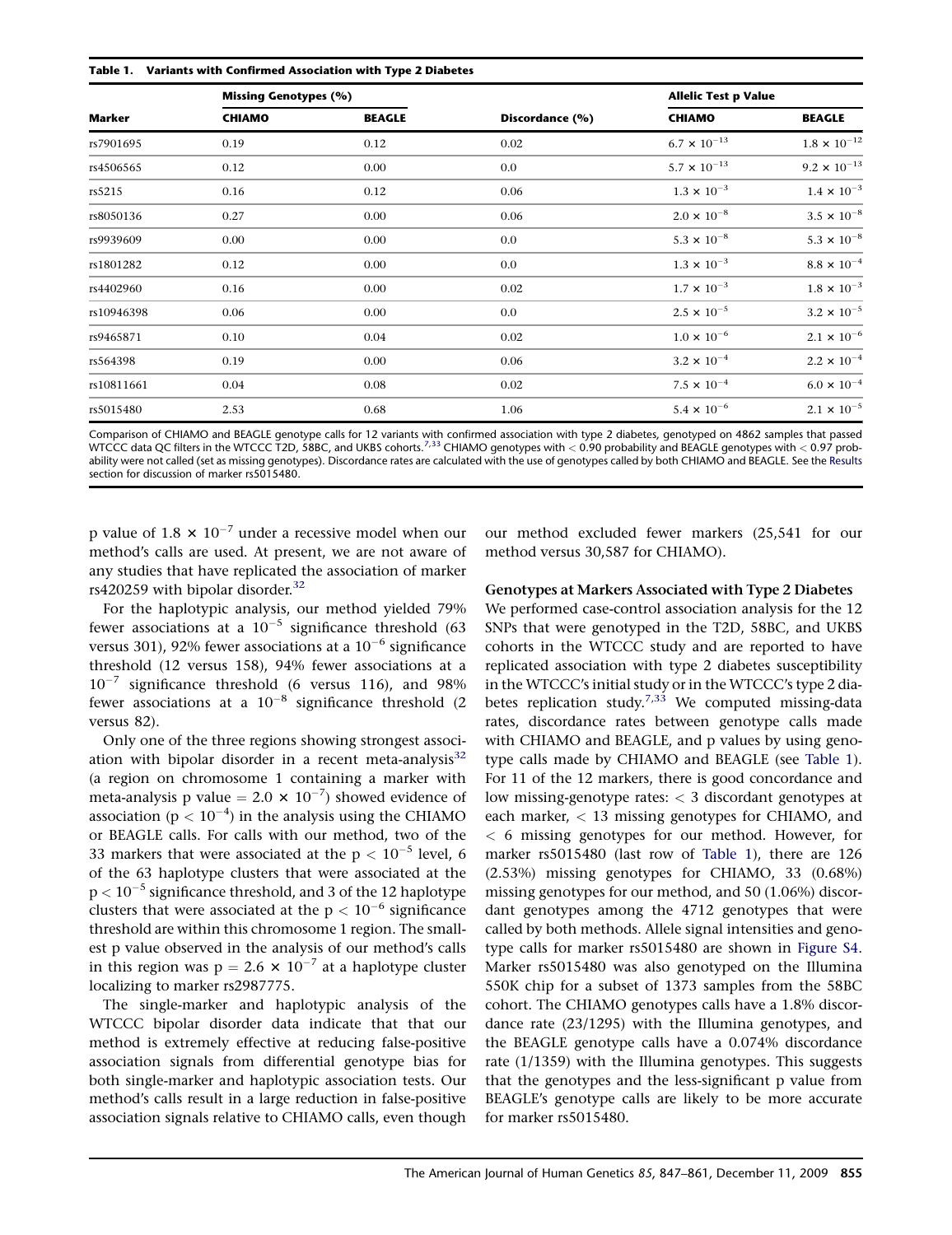## **Discussion**

In this study, we have presented a general framework for simultaneous genotype calling and haplotype-phase inference. Genotype uncertainty in the allele signal-intensity data is incorporated in haplotype-phase inference, and population haplotype frequencies are used to improve statistical modeling of allele signal-intensity data. Posterior genotype probabilities are estimated with the use of both allele signal-intensity data and population haplotype frequencies.

We compared cross-platform discordance rates for some of the best existing genotype-calling methods and found that our method provides a marked improvement in genotype-call accuracy and missing-genotype rates. We postulate that the best methods that call genotypes for one marker at a time are extracting nearly all of the available information from the allele signal-intensity data for the marker and that the improved genotype-call accuracy from our method is due to the use of a population haplotype-frequency model.

Our methods can be used to call genotypes for a single cohort or for multiple cohorts that have intercohort differences in allele signal intensities. We have shown that analysis using our method's genotype calls eliminates a high proportion of the false-positive associations that are found in our analysis using the genotype calls from the WTCCC bipolar disease study.<sup>[7](#page-13-0)</sup> The WTCCC demonstrated that one effective method for eliminating false-positive associations due to genotyping artifacts is to visually inspect the allele signal intensities of all apparently associated markers. Indeed, almost all of the strongest associations reported by the WTCCC (that passed visual inspection of signal data) have been replicated in subsequent studies.<sup>[1,7,33,36,37](#page-13-0)</sup> However, preventing false-positive associations with improved genotype calling is preferable to identifying false-positive associations after they have occurred.

Our framework employs a genotype-calling module and a haplotype-phasing module. We have provided methods and software implementation for each module. Many existing methods for genotype calling and haplotype phasing can also be adapted and used within the framework.

The algorithm of our genotype-calling module is relatively simple, and we expect that genotype-call accuracy can be improved by incorporating ideas from existing genotype-calling methods. For example, it may be beneficial to use different probability distributions to model homozygous and heterozygous genotypes, as is done in Illuminus.[11](#page-13-0) Different normalization methods and summary statistics for allele signal-intensity data may also yield improved genotype calls. $38$  In this study, we have used the same default parameters for both Affymetrix and Illumina data. Because Affymetrix and Illumina data have very different characteristics, it is possible that genotype-call accuracy can be further improved by tuning the parameters (e.g., degrees of freedom) separately for Affymetrix data and Illumina data.

Our implementation of the haplotype-phasing module has several advantages over possible alternative implementations. First, we use the computationally efficient, BEAGLE HMM for haplotype frequencies.<sup>[12](#page-13-0)</sup> The BEAGLE model can accommodate large sample sizes, which yield more accurate haplotype-frequency models.<sup>[30](#page-14-0)</sup> Second, our method uses the samples to build a population haplotype-frequency model and does not require a phased reference panel. Consequently, our method can be used when a reference panel is not available, has limited sample size, or is not genetically well matched to the samples. If phased or unphased genotype data for a reference panel are available for the population, our method can make use of this additional data. For very small sample sizes, we expect that genotype accuracy can be improved by including data from a reference panel when running the haplotype-phasing module, because the accuracy of the BEAGLE haplotype-frequency model tends to increase with sample size. $30$ 

We have demonstrated that our method can be applied to large sample sizes and we have called autosomal genotypes from Affymetrix 500K chip data for 4800 individuals. It is possible to call genotypes for arbitrarily large sample sizes by randomly partitioning the total sample into subsamples and calling genotypes in each subsample separately.

For large samples (>1500 individuals), our method spends > 90% of its computation time in the haplotypephasing module. The computation time for haplotypephase inference is approximately quadratic in the number of samples. When performing genotype calling for 4800 individuals for the Affymetrix 500K chip autosomal genotypes, the total computation time for the 22 autosomes was approximately 60 days per iteration of our method. We parallelized by chromosome when calling genotypes with our method, and the maximum computation time for a chromosome was 5 days per iteration. Genotype calling could also be parallelized by overlapping chromosome segments to further speed up computation times. With current commercial rates for cloud computing  $(\leq$ USD \$0.40 per hr), the cost for three iterations of genotype calling for 4800 samples genotyped on the Affymetrix 500K chip is < USD \$0.40 per sample. This cost is insignificant when compared to the total cost of genotyping for high-density arrays or the potential expense of investigating a false-positive association caused by a genotyping artifact. Furthermore, our method can salvage thousands of markers that would be excluded by standard data QC filters when genotype calls are made by using only allele signal intensities.

We plan to evaluate our methods in admixed and non-European populations in the future, and to extend our methods for calling genotypes to the X chromosome, to diallelic and multiallelic CNVs, and to related individuals.

#### Software Implementation

Our imputation and haplotype-inference methods are implemented in version 3.1 of the BEAGLE software package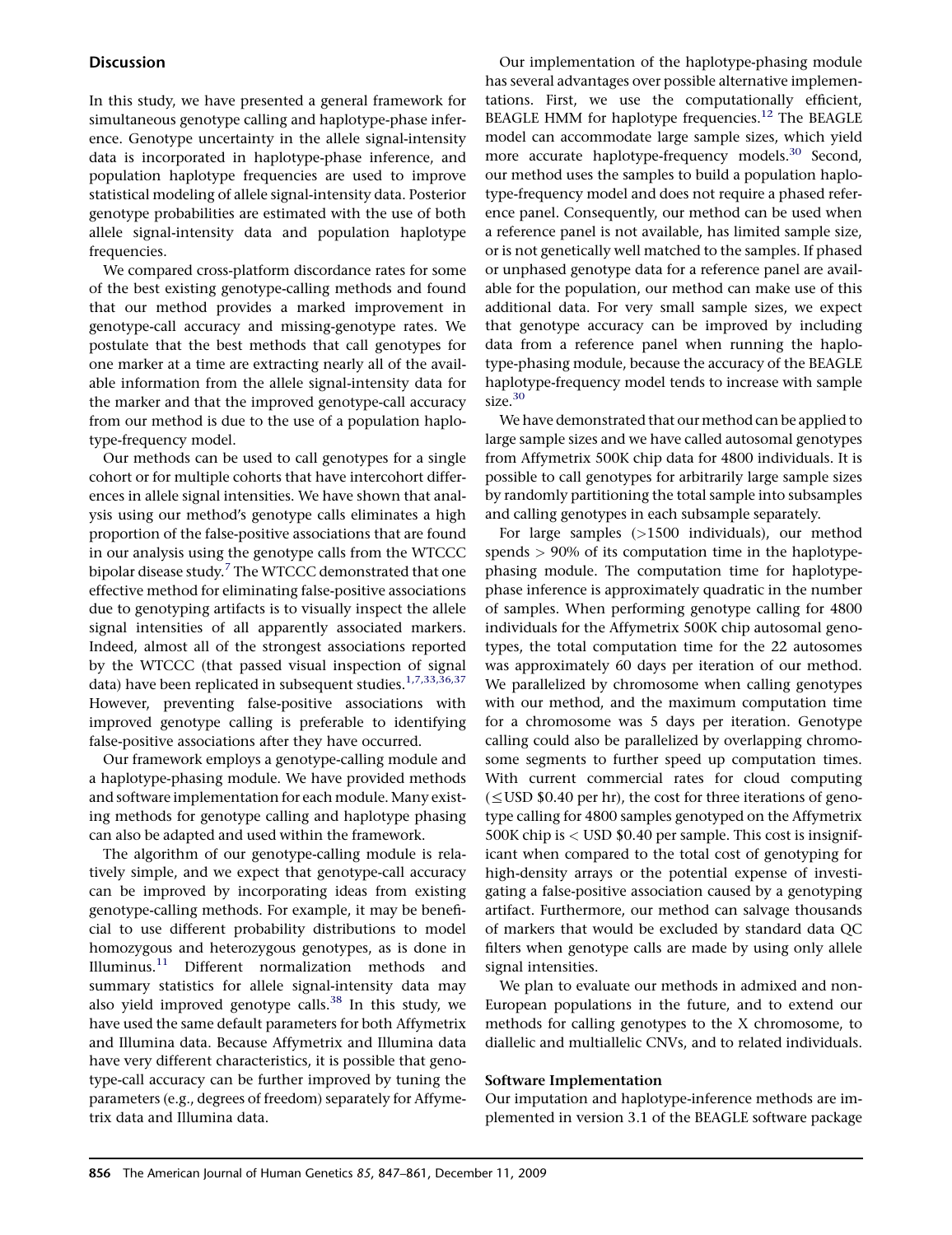<span id="page-10-0"></span>and in version 0.9 of BEAGLECALL, both of which are freely available. BEAGLE and BEAGLECALL are written in Java and run on all major computing platforms.

# Appendix 1. A Genotype-Calling Algorithm that Incorporates LD-Based Estimates of Genotype Probabilities

In this appendix, we describe an algorithm for the genotype-calling module. The algorithm calls genotypes for a marker by using normalized allele-signal data and current LD-based estimates of genotype probabilities for that marker. In our algorithm, genotype probabilities specified as input data are used to estimate the probability of assay success for each individual and to estimate the parameters of the probability distributions that model the observed allele signal-intensity data. The genotype-calling method presented here generalizes to multiallelic markers; however, for simplicity we will assume that allele signal intensities are measured for only two alleles  $(A \text{ and } B)$ and that the marker is diallelic with three possible genotypes  $(AA, AB, and BB)$ . We assume that there are N samples, indexed by  $i$  ( $i = 1, 2, 3, ... N$ ). We first introduce some notation for equations in this appendix:

## Observed Variables

 $S_i = (S_i^A, S_i^B)$  = normalized A and B allele signal intensities for the i-th sample.

## Unobserved Variables

- $G_i$  = the unobserved true genotype (AA, AB, or BB) for the i-th sample.
- $Z_i$  = a Bernoulli variable indicating whether the genotype assay was successful ( $Z_i = 1$ ) or unsuccessful ( $Z_i = 0$ ) in the i-th sample. An unsuccessful genotype assay is uninformative for the true genotype.

## Probabilities

- $P_i$  ( $G_i = g$ ) = current estimated probability that genotype  $G_i = g$  for the *i*-th sample.
- $P(G = g)$  = population frequency of genotype g.
- $P_i (Z_i = k) =$  probability that the genotype assay is successful  $(k = 1)$  or unsuccessful  $(k = 0)$  in the *i*-th sample. The algorithm for the genotypecalling module estimates this probability conditional on the signal intensities.
- $P(Z = 1)$  = probability that the genotype assay is successful  $(k = 1)$  or unsuccessful  $(k = 0)$  in the population.
- $f_g(S; \lambda_g)$  = probability density (parameterized by the vector  $\lambda_g$ ) of the observed signal-intensity data S when the genotype assay is successful  $(Z = 1)$  and the true genotype is g.
- $h(S)$  = probability density of the observed signal-intensity data S when the genotype assay is unsuccessful  $(Z<sub>i</sub> = 0)$ . We model  $h(S)$  as the uniform distribution in two dimensions with support equal to Cartesian

product of the range of  $S_i^A$  and the range of the  $S_i^B$  for the marker.

We require  $P_i(G_i = AA) + P_i(G_i = AB) + P_i(G_i = BB) = 1$ . We estimate the population genotype frequency of genotype g as  $\widehat{P}(G = g) = (1/N) \sum_{i=1}^{N} P_i(G_i = g)$ , and we estimate the probability that an assay is successful and unsuccessful in the population as  $\hat{P}(Z = k) = (1/N) \sum_{i=1}^{N} P_i(Z_i = k)$ for  $k = 0, 1$ .

We assume that the assay-success random variables Z and the true genotype G are independent. This assumption is not necessarily true. However, modeling the dependence of Z and G requires additional parameters (one parameter is required for each of the three possible genotypes). During the development of our method, we observed that increased genotype accuracy was obtained when we used fewer parameters and assumed independence of Z and G rather than dependence (data not shown).

Our genotype-calling module algorithm requires the normalized allele signal data  $S_i$  and current estimates of genotype probabilities  $P_i(G_i)$  for each sample as input, and returns the posterior genotype probabilities  $P_i(G_i = g | S_i)$ and the genotype likelihoods  $P_i(S_i|G_i = g)$  for the three possible genotypes ( $g = AA$ , AB, and BB) for each sample. After the initial iteration of our method, the input genotype probabilities  $P_i(G_i)$  for the genotype-calling module are generated by the haplotype-phasing module (see [Mate](#page-1-0)[rial and Methods](#page-1-0)). The genotype likelihoods  $P_i(S_i|G_i = g)$ produced by the genotype-calling module are input data for the haplotype-phasing module.

We simultaneously estimate the assay-success probabilities  $P_i(Z_i)$  for each individual and the parameters  $\lambda_g$  of the probability-density functions  $f_g(S; \lambda_g)$  for the allele signalintensity data when the genotype assay is successful. We start with an initial estimate of  $P_i(Z_i) = c$  (default  $c =$ 0.997) and compute initial estimates of parameters  $\lambda_{\rm g}$  for the probability densities of the signal data  $f_g(S; \lambda_g)$  when the assay is successful. Then we iteratively update the estimates of  $\lambda_g$  and  $P_i(Z_i)$ . In each iteration, we first update the current estimate of the assay-success probabilities  $P_i(Z_i)$ given the current parameters  $\lambda_g$  and we then update the current estimates of the parameters  $\lambda_g$  given the current estimates of the assay-success probabilities. A precise description of how these estimates are updated is given below. We stop when the estimate of the mean assaysuccess probability  $P(Z = 1)$  and the estimates of the components of the parameters  $\lambda_g$  converge (defined as a relative absolute change of < 0.001 between successive iterations), or when a specified maximum number of iterations have occurred (default maximum  $=$  50 iterations).

## Updating Assay-Success Probabilities  $P_i(Z_i)$

We use  $P(Z|S_i)$  as the updated estimate of the assay-success probability in the *i*-th sample  $P_i(Z_i)$ . The observed signal data, the current estimates of the parameters  $\lambda_g$  of the probability densities, the current estimate of the population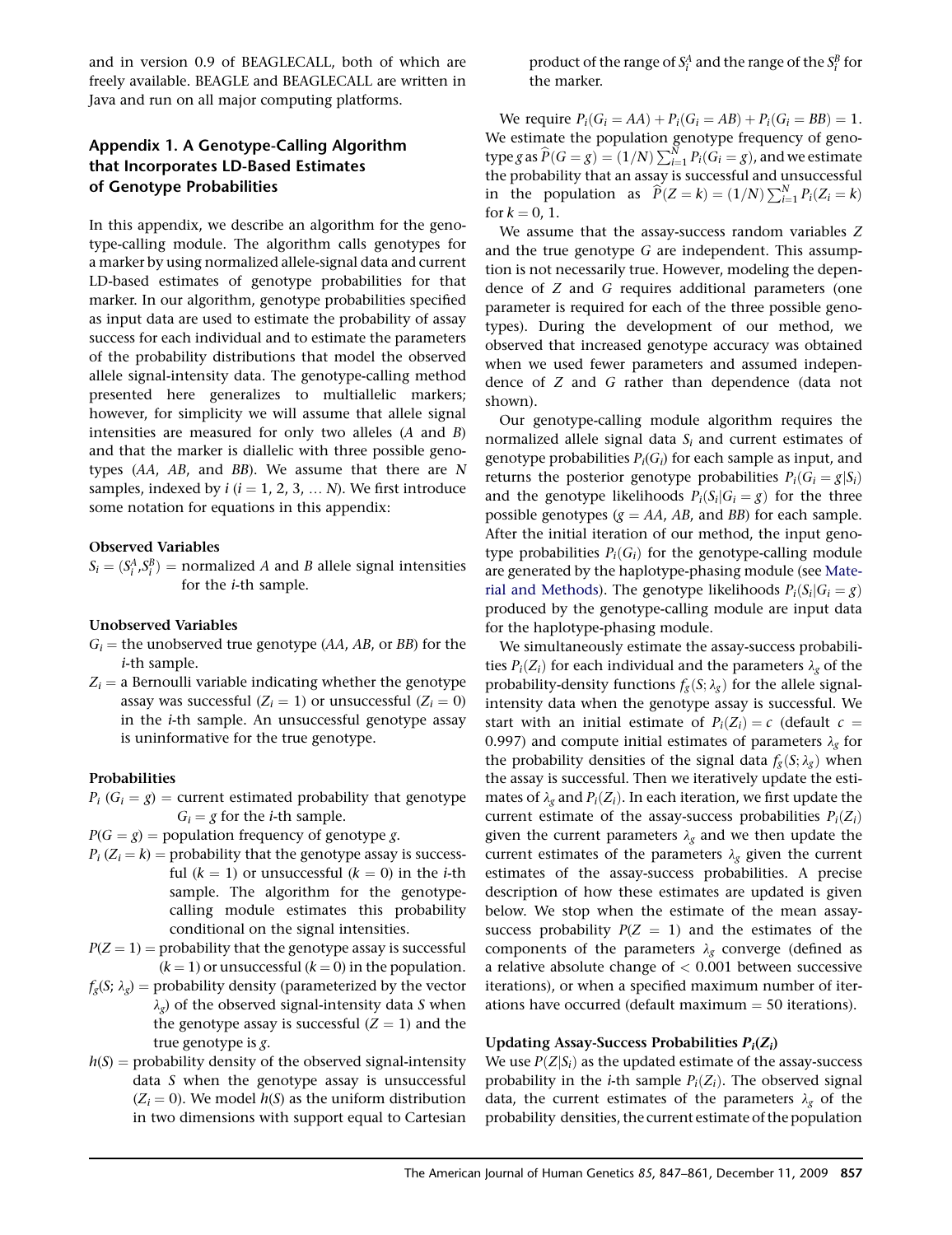assay-success probability  $P(Z = 1)$ , and Bayes rule are used to estimate  $P(Z|S_i)$ :

$$
P(Z = 1 | S_i) = \frac{P(Z = 1, S_i)}{P(Z = 1, S_i) + P(Z = 0, S_i)}
$$

Because G and Z are assumed to be independent, one can express  $P(Z, S)$  as

$$
P(Z, S) = P(S | Z)P(Z)
$$

$$
= \sum_{g} P(S, G = g | Z)P(Z)
$$

$$
= \sum_{g} P(S | G = g, Z)P(G = g | Z)P(Z)
$$

$$
= \sum_{g} P(S | G = g, Z)P(G = g)P(Z)
$$

and thus we estimate  $P(Z = 1, S_i)$  and  $P(Z = 0, S_i)$  as

$$
\widehat{P}(Z=1, S_i) = \sum_{g} f_g(S_i | \lambda_g) P(Z=1) P_i(G_i=g)
$$

and

$$
\widehat{P}(Z=0, S_i) = \sum_{g} h(S_i)P(Z=0)P_i(G_i=g)
$$

$$
= h(S_i)P(Z=0).
$$

#### Updating Parameters  $\lambda_g$

We use the current estimates of the assay-success probabilities  $P_i(Z_i)$  and genotype probabilities  $P_i(G_i)$  to update the parameters  $\lambda_g$  of the probability-density functions  $f_g(S; \lambda_g)$ . In our approach, we assume that the probability density is parameterized by its moments, and we use a two-dimensional t distribution with a fixed number of degrees of freedom (df) (default  $=$  5 df), parameterized by its mean vector and variance/covariance matrix. When the genotype assay is successful  $(Z = 1)$ , the elements of the mean vector and variance/covariance matrix of the t distribution  $f_g(S_i; \lambda_g)$  are

$$
E[SA | G = g, Z = 1]
$$
  
\n
$$
E[SB | G = g, Z = 1]
$$
  
\n
$$
Var(SA | G = g, Z = 1) = E[(SA)2 | G = g, Z = 1]
$$
  
\n
$$
- (E[(SA) | G = g, Z = 1])2
$$
  
\n
$$
Cov(SA, SB | G = g, Z = 1)
$$

$$
= E[(S^A S^B) | G = g, Z = 1]
$$
  
\n
$$
- (E[S^A | G = g, Z = 1] E[S^B | G = g, Z = 1])
$$
  
\n
$$
Var(S^B | G = g, Z = 1) = E[(S^B)^2 | G = g, Z = 1]
$$
  
\n
$$
- (E[S^B | G = g, Z = 1])^2
$$

All of the expectations that define the mean and variance parameters of each  $t$  distribution can be represented as  $E[\varphi(S)|G = g, Z = 1]$  in which the function  $\varphi(S)$  is  $S_A$ ,  $S_B$ ,  $S_A^2$ ,  $(S_A S_B)$  or  $S_B^2$ .

If  $G_i$  and  $Z_i$  were observed, we could estimate  $E[\varphi(S)|G = g, Z = 1]$  by using

$$
\widehat{E}[\varphi(S) | G = g, Z = 1] = \frac{\sum_{i=1}^{N} \varphi(S_i) I(G_i = g) I(Z_i = 1)}{\sum_{i=1}^{N} I(G_i = g) I(Z_i = 1)}
$$

in which I() is an indicator function that is 1 if  $G_i = g$  or  $Z_i = 1$  and 0 otherwise. Because  $G_i$  and  $Z_i$  are unobserved, we substitute the current estimate of the genotype probability  $P_i(G_i = g)$  for  $I(G_i = g)$  and we substitute the current estimate of the assay-success probabilities  $P_i(Z_i = 1)$  for  $I(Z_i = 1)$  to obtain the estimate:

$$
\widehat{E}[\varphi(S) | G = g, Z = 1] = \frac{\sum_{i=1}^{N} \varphi(S_i) P_i(G_i = g) P_i(Z_i = 1)}{\sum_{i=1}^{N} P_i(G_i = g) P_i(Z_i = 1)}
$$

The current estimates of the moments  $\widehat{E}[\varphi(S)|G = g, Z = 1]$ determine updated estimates of the probability-density function parameters  $\lambda_{g}$ .

The estimated parameters  $\lambda_g$  and the estimated assaysuccess probabilities  $P_i(Z_i)$  are used to estimate the likelihoods for each genotype  $g$ 

$$
P(S_i | G = g) = f_g(S_i | \lambda_g) P_i(Z_i = 1) + h(S_i) P_i(Z_i = 0)
$$

and the likelihoods are used to estimate the posterior genotype probabilities:

$$
P(G = g | S_i) = \frac{P(S_i | G = g)P(G = g)}{\sum_{\tilde{g}} P(S_i | G = \tilde{g})P(G = \tilde{g})}.
$$

In some cases, the number of individuals with a genotype  $g$  is too small to allow accurate estimation of the parameters  $\lambda_g$  of the probability density  $f_g(S_i; \lambda_g)$  describing the allele signal-intensity data for the genotype. For the analyses in this study, if the estimated number of individuals with a genotype g was  $< 5$  (estimated from the  $P_i(G_i)$ ), a uniform distribution was used in place of  $f_g(S_i; \lambda_g)$ . When  $g = AB$ , the support of the uniform distribution was equal to the Cartesian product of the ranges of the A and B allele signal intensities. When  $g = AA$ , the support of the uniform distribution was equal to the Cartesian product of the range of the A allele signal intensities and the range of the subset of  $B$  allele signal intensities that are less than the estimated mean  $B$  allele signal intensity of the BB genotype. Similarly, when  $g = BB$ , the support of the uniform distribution was equal to the Cartesian product of the range of the B allele signal intensities and the range of the subset of the  $A$  allele signal intensities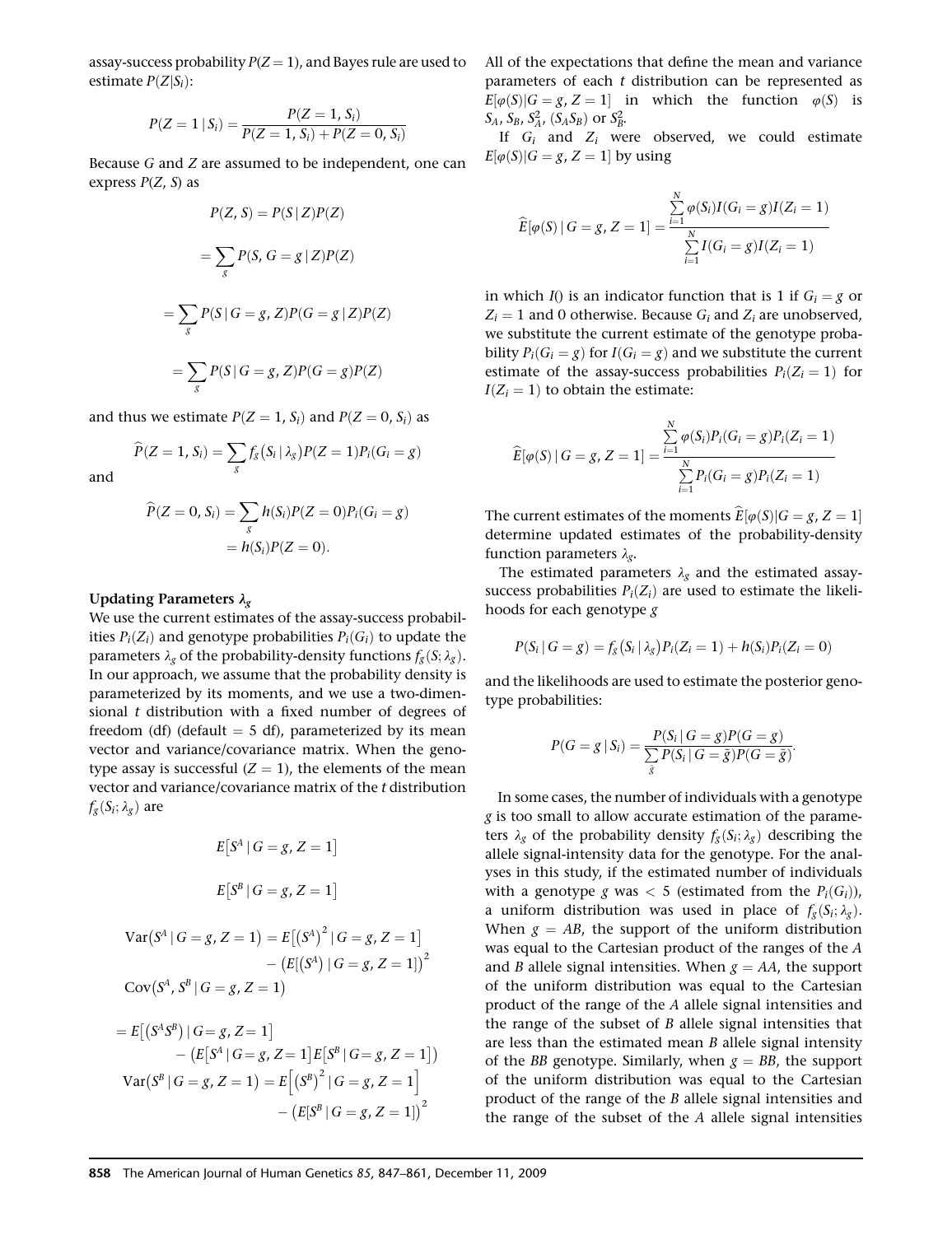<span id="page-12-0"></span>that are less than the estimated mean A allele signal intensity of the AA genotype.

## Appendix 2. Excluded Markers

When calling genotypes from allele signal data (without using LD), data QC filters are typically applied after making genotype calls. This is a sensible strategy because markers are called independently and incorrect genotype calls at one marker do not affect the accuracy of genotype calls at neighboring markers. However, for multilocus genotype-calling methods, markers with high rates of error introduce noise that may decreases genotype-call accuracy at neighboring markers. Thus, for multilocus methods, it may be advantageous to perform data-quality filtering prior to or during genotype calling. However, excluding markers with higher rates of genotype error can also have potential negative effects because information in the data set is also reduced.

During the development of our method, we found that it is necessary to apply an HWE filter before the first iteration of the method. When we omitted the HWE filter, many markers that would have been excluded by an HWE filter passed our missing-data filters and resulted in false-positive signals of association with bipolar disorder (data not shown). Applying an HWE filter at the end of multilocus genotype calling did not solve this problem. We conjecture that this is because the haplotype-phasing module infers haplotype phase under the assumption of HWE and that this reduces the departure from HWE somewhat without sufficiently improving genotype accuracy to eliminate the false-positive association. Applying an HWE filter prior to calling genotypes with our method was necessary for achieving the reduction in false-positive associations described in the [Results](#page-3-0) section.

During development of our method, we also found that we obtained better results (improved genotype accuracy and fewer false-positive associations) by applying increasingly stringent missing-data filters prior to each iteration of the method, rather than applying data QC filters only prior to the first iteration (data not shown).

Genotype data QC filters were applied prior to each of the iterations of our method and after genotype calling for all other methods. For CHIAMO genotype data, we excluded the 30,586 autosomal markers that were excluded by the WTCCC in their analysis.<sup>[7](#page-13-0)</sup> Almost all (>99.5%) of the markers excluded by the WTCCC were excluded because of departure from HWE or a high proportion of missing genotypes. For genotype data from other genotype-calling methods, we excluded markers showing departure from HWE or having a high proportion of missing genotypes. The number of excluded markers depended on the genotype-calling method and the data source (Affymetrix 500K chip or Illumina 550K chip).

We excluded markers with HWE p value  $< 10^{-6}$  in controls or  $<$   $10^{-9}$  in cases. We chose a stricter HWE p value threshold for cases than for controls because disease-associated variants can cause departures from HWE in cases. We calculated exact HWE  $p$  values<sup>[39](#page-14-0)</sup> by using the most likely genotype call obtained from the current estimate of genotype probabilities.

For BIRDSEED genotypes, we excluded markers with > 8% missing genotypes when using BIRDSEED's default 0.1 quality-score threshold. This missing-data filter for BIRDSEED was selected so that the number of excluded markers for BIRDSEED was similar to the number of excluded markers for CHIAMO. For GenCall, we excluded markers with  $> 3.5\%$  missing genotypes when called with GenCall. For ILLUMINUS, we excluded markers with > 2% missing genotypes when genotypes with  $<$  98% probability were set as missing.

For our method, we used increasingly stringent missingdata filters prior to each iteration. The missing-data filters operated on the current genotype probabilities that were the input data for the genotype-calling module. The missing-data filter that we used for our method depends on a single parameter  $\beta$  ( $0 \le \beta \le 1$ ). We set all genotypes with probability  $< \beta$  to missing, and we excluded markers with  $>(1 - \beta)$  missing data. For Affymetrix bipolar disorder and control data, we used missing-data filters with  $\beta = 0.0$ , 0.96, 0.97 in iterations 1, 2, and 3, respectively. For Affymetrix type 2 diabetes and control data, we used missing-data filters with  $\beta = 0.9$ , 0.96, 0.97 in iterations 1, 2, and 3, respectively. For Illumina data, we used missing-data filters with  $\beta = 0.9$ , 0.98, 0.985 for iterations 1, 2, and 3, respectively. We applied the data QC filters for the third iterations (HWE filter and missing-data filter) before and after the third iteration of our method. Thus, before and after the third iteration of our method, for Affymetrix data we excluded markers with  $> 3\%$  missing genotypes when genotypes with  $\langle 97\%$  probability were set as missing, and for Illumina data we excluded markers with  $> 1.5\%$ missing genotypes when genotypes with  $<$  98.5% probability were set as missing.

## Supplemental Data

Supplemental Data inclue four figures and can be found with this article online at [http://www.cell.com/AJHG.](http://www.cell.com/AJHG)

## Acknowledgments

We thank Sharon Browning and Jonathan Marchini for helpful discussions and comments. This study makes use of data generated by the Wellcome Trust Case Control Consortium. A full list of the investigators who contributed to the generation of the data is available from [www.wtccc.org.uk.](http://www.wtccc.org.uk) Funding for the Wellcome Trust Case Control Consortium project was provided by the Wellcome Trust under award 076113. We gratefully acknowledge the use of Illumina 550K genotype data for individuals in the British 1958 Birth Cohort generated by the Wellcome Trust Sanger Institute.

This work was supported by New Zealand Marsden Fund award 08-UOA-028 and NIH award R01HG004960 from the National Human Genome Research Institute. The content of this study is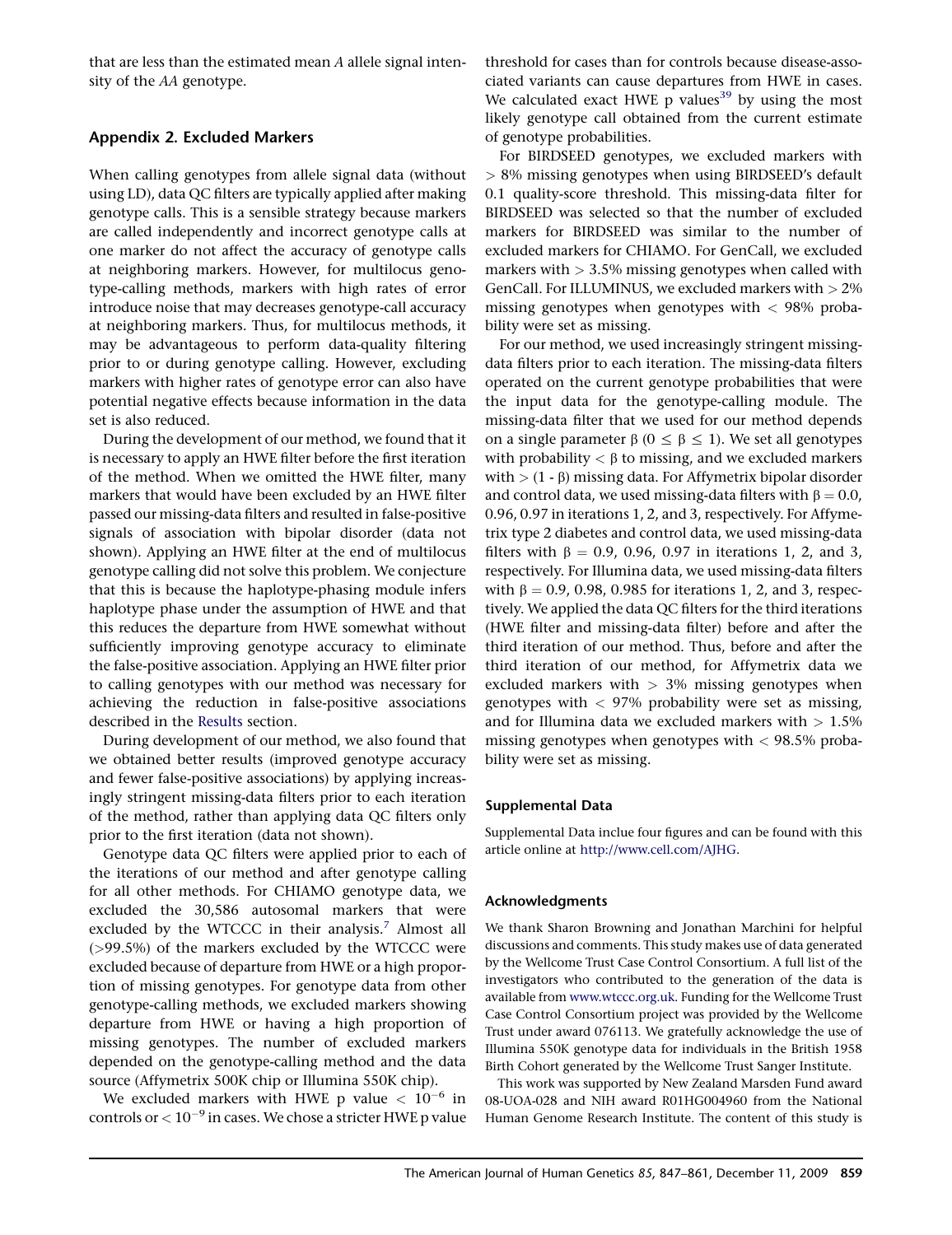<span id="page-13-0"></span>solely the responsibility of the authors and does not necessary represent the official views of the National Human Genome Research Institute, the National Institutes of Health, or the New Zealand Marsden Fund.

Received: September 7, 2009 Revised: October 8, 2009 Accepted: November 3, 2009 Published online: November 19, 2009

#### Web Resources

The URLs for data presented herein are as follows:

- Affymetrix Power Tools, [http://www.affymetrix.com/partners\\_](http://www.affymetrix.com/partners_programs/programs/developer/tools/powertools.affx) [programs/programs/developer/tools/powertools.affx](http://www.affymetrix.com/partners_programs/programs/developer/tools/powertools.affx)
- BEAGLE Genetic Analysis Package version 3.1, and BEAGLECALL version 0.9, [http://www.auckland.ac.nz/~browning/beagle/](http://www.auckland.ac.nz/~browning/beagle/beagle.html) [beagle.html](http://www.auckland.ac.nz/~browning/beagle/beagle.html)
- BRLMM White Paper, [http://www.affymetrix.com/support/](http://www.affymetrix.com/support/technical/whitepapers/brlmm_whitepaper.pdf) [technical/whitepapers/brlmm\\_whitepaper.pdf](http://www.affymetrix.com/support/technical/whitepapers/brlmm_whitepaper.pdf)
- European Genotype Archive (repository of WTCCC genotype data), <http://www.ebi.ac.uk/ega/page.php>
- Illuminus, [http://www.well.ox.ac.uk/~tgc/illuminus\\_documentation.](http://www.well.ox.ac.uk/~tgc/illuminus_documentation.htm) [htm](http://www.well.ox.ac.uk/~tgc/illuminus_documentation.htm)
- Online Mendelian Inheritance in Man (OMIM), [http://www.ncbi.](http://www.ncbi.nlm.nih.gov/Omim) [nlm.nih.gov/Omim](http://www.ncbi.nlm.nih.gov/Omim)

Welcome Trust Case Control Consortium, <http://www.wtccc.org.uk>

#### References

- 1. Barrett, J.C., Hansoul, S., Nicolae, D.L., Cho, J.H., Duerr, R.H., Rioux, J.D., Brant, S.R., Silverberg, M.S., Taylor, K.D., Barmada, M.M., et al. (2008). Genome-wide association defines more than 30 distinct susceptibility loci for Crohn's disease. Nat. Genet. 40, 955–962.
- 2. Frayling, T.M. (2007). Genome-wide association studies provide new insights into type 2 diabetes aetiology. Nat. Rev. Genet. 8, 657–662.
- 3. Zeggini, E., Scott, L.J., Saxena, R., Voight, B.F., Marchini, J.L., Hu, T., de Bakker, P.I., Abecasis, G.R., Almgren, P., Andersen, G., et al. (2008). Meta-analysis of genome-wide association data and large-scale replication identifies additional susceptibility loci for type 2 diabetes. Nat. Genet. 40, 638–645.
- 4. Rioux, J.D., Xavier, R.J., Taylor, K.D., Silverberg, M.S., Goyette, P., Huett, A., Green, T., Kuballa, P., Barmada, M.M., Datta, L.W., et al. (2007). Genome-wide association study identifies new susceptibility loci for Crohn disease and implicates autophagy in disease pathogenesis. Nat. Genet. 39, 596–604.
- 5. Plagnol, V., Cooper, J.D., Todd, J.A., and Clayton, D.G. (2007). A method to address differential bias in genotyping in largescale association studies. PLoS Genet 3, e74.
- 6. Clayton, D.G., Walker, N.M., Smyth, D.J., Pask, R., Cooper, J.D., Maier, L.M., Smink, L.J., Lam, A.C., Ovington, N.R., Stevens, H.E., et al. (2005). Population structure, differential bias and genomic control in a large-scale, case-control association study. Nat. Genet. 37, 1243–1246.
- 7. The Wellcome Trust Case Control Consortium. (2007). Genome-wide association study of 14,000 cases of seven common diseases and 3,000 shared controls. Nature 447, 661–678.
- 8. Browning, B.L., and Browning, S.R. (2008). Haplotypic analysis of Wellcome Trust Case Control Consortium data. Hum. Genet. 123, 273–280.
- 9. Luca, D., Ringquist, S., Klei, L., Lee, A.B., Gieger, C.,Wichmann, H.E., Schreiber, S., Krawczak, M., Lu, Y., Styche, A., et al. (2008). On the use of general control samples for genome-wide association studies: genetic matching highlights causal variants. Am. J. Hum. Genet. 82, 453–463.
- 10. Hafler, D.A., Compston, A., Sawcer, S., Lander, E.S., Daly, M.J., De Jager, P.L., de Bakker, P.I., Gabriel, S.B., Mirel, D.B., Ivinson, A.J., et al. (2007). Risk alleles for multiple sclerosis identified by a genomewide study. N. Engl. J. Med. 357, 851–862.
- 11. Teo, Y.Y., Inouye, M., Small, K.S., Gwilliam, R., Deloukas, P., Kwiatkowski, D.P., and Clark, T.G. (2007). A genotype calling algorithm for the Illumina BeadArray platform. Bioinformatics 23, 2741–2746.
- 12. Browning, S.R., and Browning, B.L. (2007). Rapid and accurate haplotype phasing and missing-data inference for wholegenome association studies by use of localized haplotype clustering. Am. J. Hum. Genet. 81, 1084–1097.
- 13. The International HapMap Consortium. (2007). A second generation human haplotype map of over 3.1 million SNPs. Nature 449, 851–861.
- 14. Rabiner, L.R. (1989). A Tutorial on Hidden Markov-Models and Selected Applications in Speech Recognition. Proc. IEEE 77, 257–286.
- 15. Scheet, P., and Stephens, M. (2008). Linkage disequilibriumbased quality control for large-scale genetic studies. PLoS Genet 4, e1000147.
- 16. Kennedy, J., Mandoiu, I., and Pasaniuc, B. (2008). Genotype error detection using Hidden Markov Models of haplotype diversity. J. Comput. Biol. 15, 1155–1171.
- 17. Marchini, J., Howie, B., Myers, S., McVean, G., and Donnelly, P. (2007). A new multipoint method for genome-wide association studies by imputation of genotypes. Nat. Genet. 39, 906–913.
- 18. Kang, H., Qin, Z.S., Niu, T., and Liu, J.S. (2004). Incorporating genotyping uncertainty in haplotype inference for singlenucleotide polymorphisms. Am. J. Hum. Genet. 74, 495–510.
- 19. Long, J.C., Williams, R.C., and Urbanek, M. (1995). An E-M algorithm and testing strategy for multiple-locus haplotypes. Am. J. Hum. Genet. 56, 799–810.
- 20. Hawley, M.E., and Kidd, K.K. (1995). HAPLO: a program using the EM algorithm to estimate the frequencies of multi-site haplotypes. J. Hered. 86, 409–411.
- 21. Excoffier, L., and Slatkin, M. (1995). Maximum-likelihood estimation of molecular haplotype frequencies in a diploid population. Mol. Biol. Evol. 12, 921–927.
- 22. Yu, Z., Garner, C., Ziogas, A., Anton-Culver, H., and Schaid, D.J. (2009). Genotype determination for polymorphisms in linkage disequilibrium. BMC Bioinformatics 10, 63.
- 23. Eronen, L., Geerts, F., and Toivonen, H. (2006). HaploRec: efficient and accurate large-scale reconstruction of haplotypes. BMC Bioinformatics 7, 542.
- 24. Marchini, J., Cutler, D., Patterson, N., Stephens, M., Eskin, E., Halperin, E., Lin, S., Qin, Z.S., Munro, H.M., Abecasis, G.R., et al. (2006). A comparison of phasing algorithms for trios and unrelated individuals. Am. J. Hum. Genet. 78, 437–450.
- 25. Browning, S.R. (2008). Missing data imputation and haplotype phase inference for genome-wide association studies. Hum. Genet. 124, 439–450.